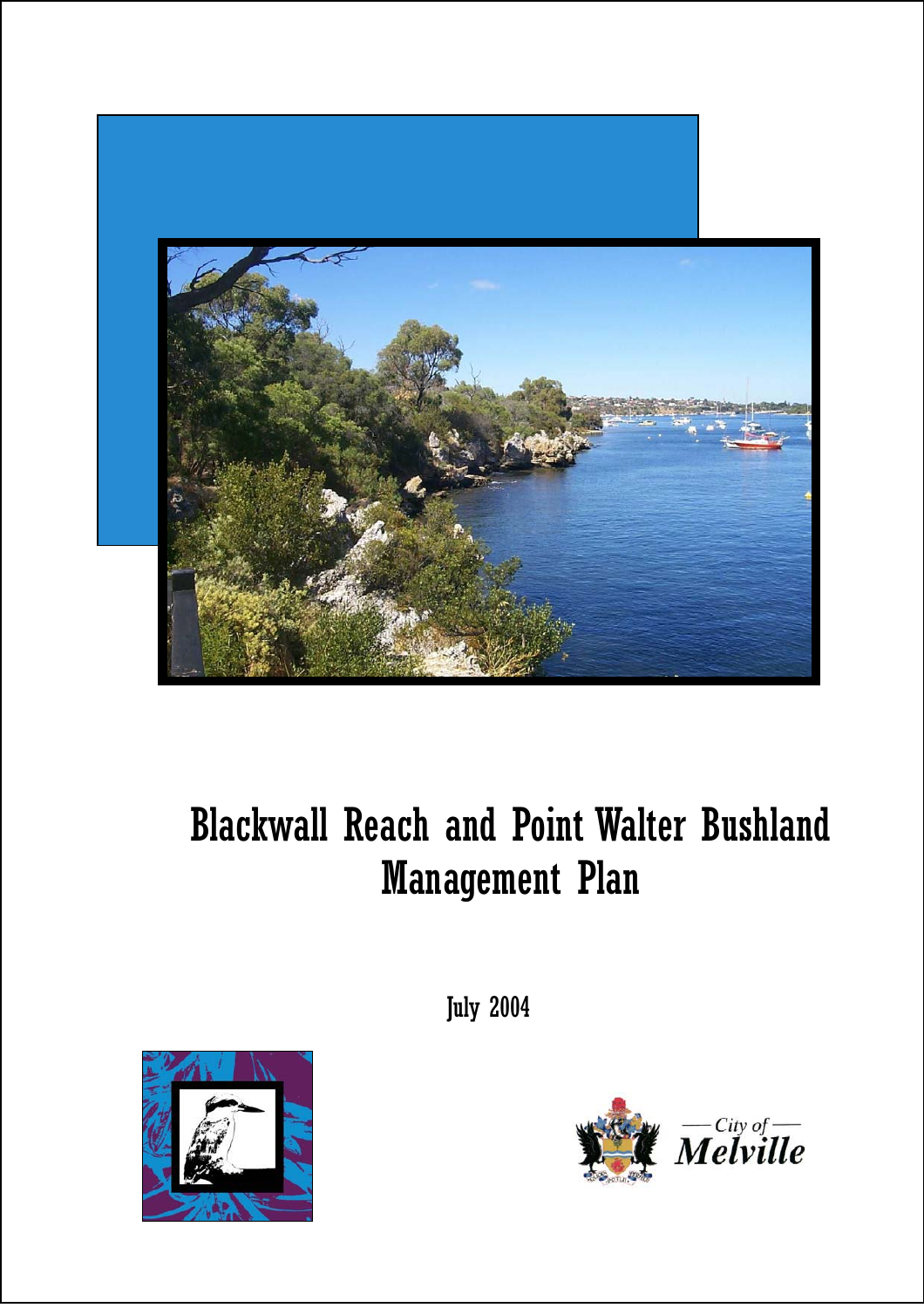# **EXECUTIVE SUMMARY**

This management plan is an update of management plans previously compiled for both reserves (Smith and Smith, 1986; Greening WA Point Walter Group, 1994). Both reserves were remapped to determine current bushland condition, weed infestation, erosion and infrastructure locations. From this remapping the previous recommendations have been updated. Aboriginal heritage issues have also been discussed in this document, having not been discussed in the previous documents, but now considered an important issue in the management of both reserves.

Blackwall Reach Reserve was found to be suffering from increased weed infestation, primarily soursob (*Oxalis* spp.) and various other bulb species such as black flag (*Ferraria crispa*), African cornflag (*Chasmanthe floribunda*), *Lachenalia reflexa*. All of these are aggressive weed species capable of displacing native vegetation. Recommendations are given on the control of this species. Uncontrolled access in areas of the reserve along the shoreline and along the cliff area has resulted in a proliferation of tracks and resultant erosion problems.

Point Walter Bushland was found to have become generally more degraded since the previous survey, possibly due to frequent fires encouraging the proliferation of soursob (*Oxalis* spp.), black flag (*Ferraria crispa*) and lupins (*Lupinus cosentinii*).

Recommendations have been made to manage access and control weeds within both reserves.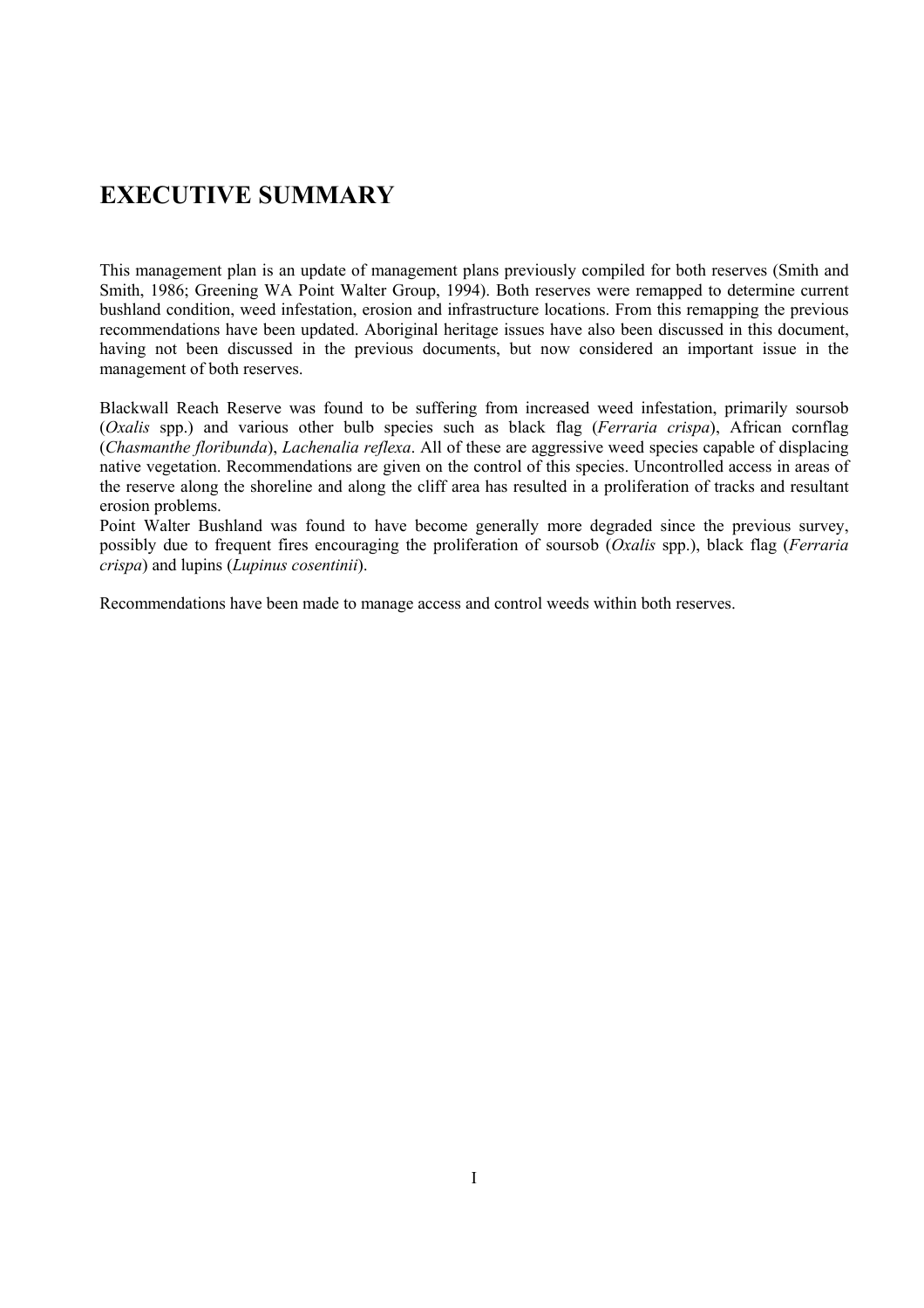# **KEY RECOMMENDATIONS**

- 1. An ongoing, effective weed control program to be implemented in both Reserves, using a combination of hand removal and chemical control techniques. Contractors should have knowledge of appropriate weed control measures in bushland areas.
- 2. Immediate removal of small infestations of bridal creeper (*Asparagus asparagoides*) and African cornflag (*Chasmante floribunda*) at Blackwall Reach Reserve.
- 3. Construction of a boardwalk on the cliff area of Blackwall Reach Reserve where there are currently uncontrolled access and erosion problems.
- 4. Upgrading of fencing in both Reserves, and ongoing maintenance of fences.
- 5. Construction of steps with erosion measures undertaken in areas outlined in this Management Plan.
- 6. The closing off of inappropriate paths in Blackwall Reach Reserve and upgrading of informal bush tracks in Point Walter Bushland.
- 7. Establishment of nutrient-stripping and seed trap basins planted with sedges and rushes to catch runoff from drains going into Blackwall Reach Reserve responsible for the introduction of weeds and nutrients into the bushland.
- 8. Rehabilitation of bushland areas with native species after weed control (including the area in front of the Carroll Drive carpark). Rehabilitation to be undertaken with species native to the area. All planting of plants to be grown from local provenance seed.
- 9. Appropriate signage to be erected in both Reserves. This includes educational signage about the flora and fauna values of the area, signage indicating rehabilitation areas and maps of local walk tracks and foreshore access at the main entrances of the Reserves.
- 10. Aboriginal heritage issues to be taken into account in any further management actions. One action may be to give consideration to renaming '*Blackwall Reach Reserve*' '*Jenalup Reserve*' in recognition of the significance of the area to Aboriginal people, after adequate consultation with Aboriginal custodians of the area and the general community.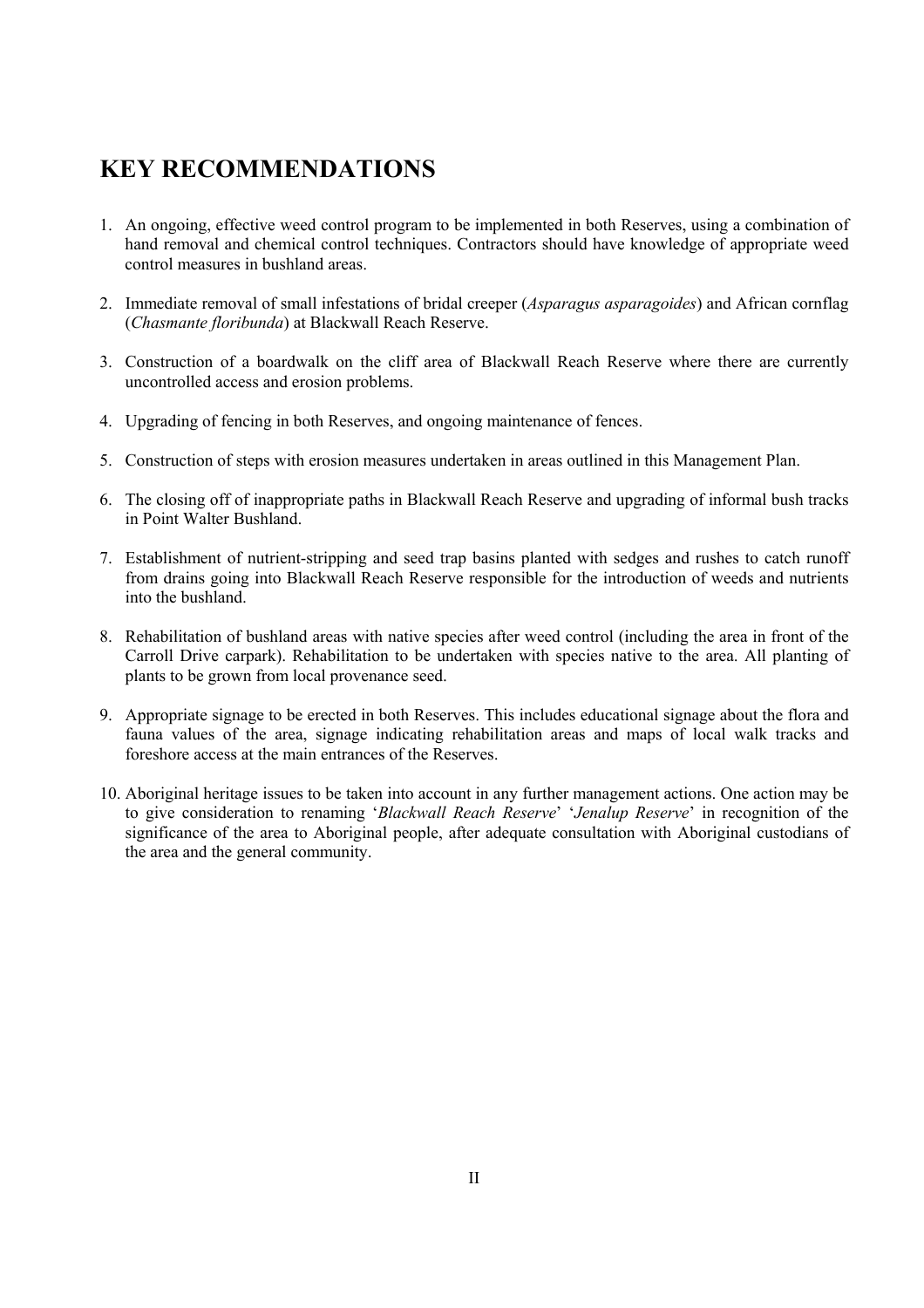# **CONTENTS**

| <b>EXECUTIVE SUMMARY</b>   |  |
|----------------------------|--|
| <b>KEY RECOMMENDATIONS</b> |  |

# **PART I GENERAL INTRODUCTION**

| Study Area                     | 1              |
|--------------------------------|----------------|
|                                | 1              |
| History                        |                |
| Aboriginal Heritage            | $\mathbf{1}$   |
| European Heritage              | $\mathbf{1}$   |
| Physical Environment           | $\overline{2}$ |
| Geology                        | 2              |
| Caves                          | 2              |
| <b>Biological Environment</b>  | $\overline{c}$ |
| Vegetation                     | 2              |
| <b>BLACKWALL REACH RESERVE</b> | $\overline{3}$ |
| River Foreshore                | $\mathfrak{Z}$ |
| Limestone Cliffs               | $\mathfrak{Z}$ |
| Limestone Heath                | 3              |
| Shrubland                      | 3              |
| Woodland                       | 4              |
| POINT WALTER BUSHLAND          | 4              |
| Fauna                          | 4              |
| Community Involvement          | 5              |
| PART II MANAGEMENT STRATEGY    | 6              |
| <b>Blackwall Reach Reserve</b> | 6              |
| Native Vegetation              | 6              |
| Weeds                          | 6              |
| Rehabilitation/planting        | 7              |
| Access                         | 8              |
| Erosion/drainage               | 8              |
| Infrastructure                 | 9              |
| Point Walter Bushland          | 10             |
| Weeds                          | 10             |
| Rehabilitation/Planting        | 12             |
| Access                         | 12             |
| Erosion/Drainage               | 13             |
|                                |                |

Infrastructure 13 **General** 13 *General* 13 Fauna 13 Fire 15 Public awareness/signage 15 Monitoring 16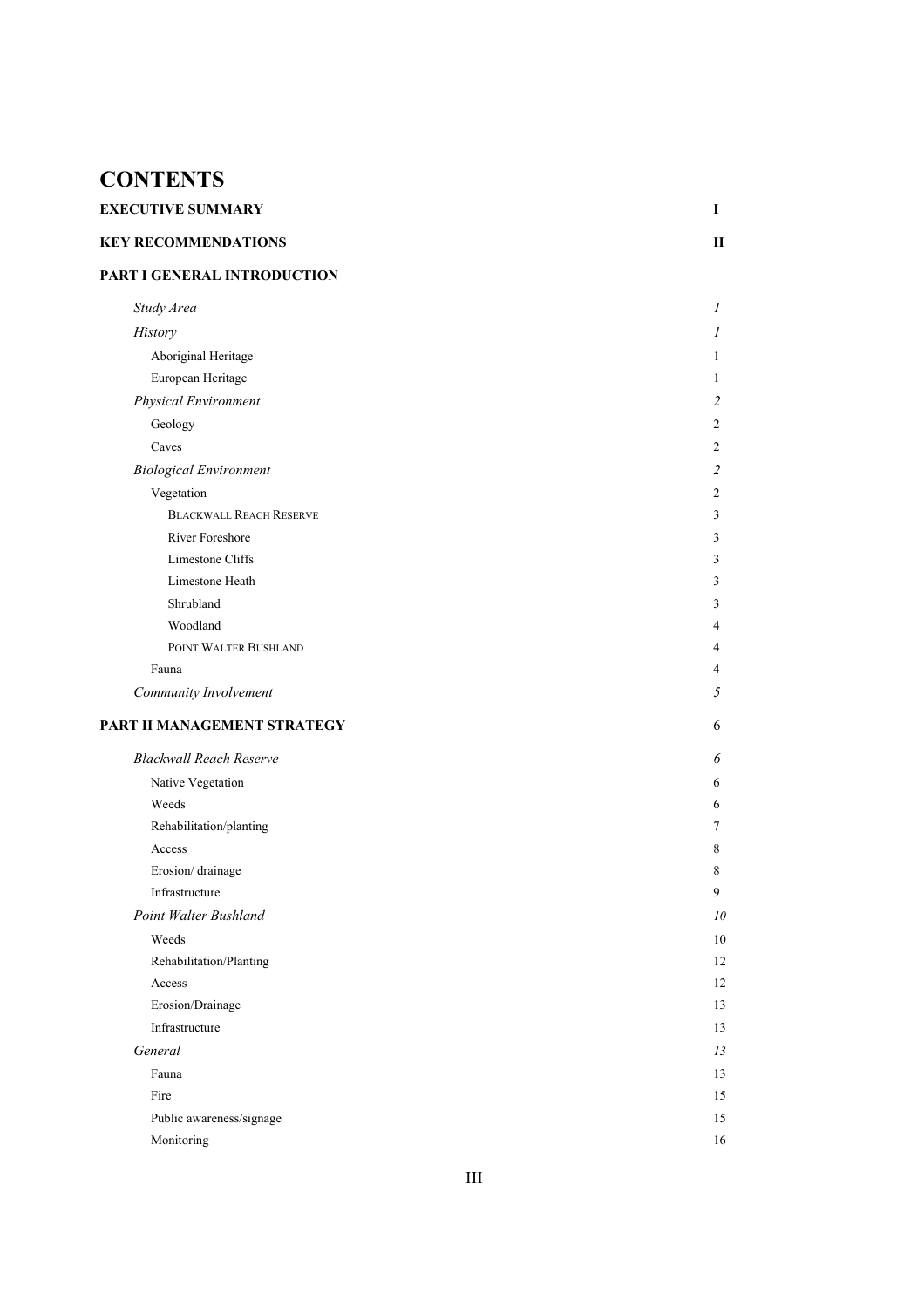| <b>Implementation of Previous Management Plans</b>                        | 17 |
|---------------------------------------------------------------------------|----|
| 5 year Strategies and Costs-Capital and maintenance budgets               | 18 |
|                                                                           |    |
| <b>REFERENCES</b>                                                         | 21 |
| <b>APPENDIX I FLORA LISTS</b>                                             |    |
| Table 1: Native Plant Species of Blackwall Reach Reserve                  | 22 |
| Table 2: Weed Species of Blackwall Reach Reserve                          | 25 |
| Table 3: Native Plant Species of Point Walter Bushland                    | 26 |
| Table 4: Weed Species of Point Walter Bushland                            | 28 |
| <b>APPENDIX II FAUNA LISTS</b>                                            | 29 |
| Table 5: Bird Species of Blackwall Reach Reserve                          | 29 |
| Table 6: Reptiles of Blackwall Reach Reserve                              | 30 |
| Table 7: Common Bird Species of Point Walter Bushland                     | 30 |
| <b>APPENDIX III VEGETATION CONDITION SCALE</b>                            | 31 |
| Table 8: Vegetation Condition Scale                                       | 31 |
| APPENDIX IV BUSHLAND CONDITION MAPS                                       | 32 |
| Figure 1: Bushland Condition of Blackwall Reach Reserve                   | 32 |
| Figure 2: Bushland Condition Of Point Walter Bushland                     | 33 |
| APPENDIX V INFRASTRUCTURE AND EROSION MAP                                 | 34 |
| Figure 3: Infrastructure and Erosion Locations at Blackwall Reach Reserve | 34 |
| <b>APPENDIX VI WEED MAPPING</b>                                           |    |
| Figure 4: Aggressive Weeds of Blackwall Reach Reserve                     | 35 |
| Figure 5: Overall Weed Density of Blackwall Reach Reserve                 | 36 |
| Figure 6: Aggressive Weeds of Point Walter Bushland                       | 37 |
| Figure 7: Overall Weed Density of Point Walter Bushland                   | 38 |
|                                                                           |    |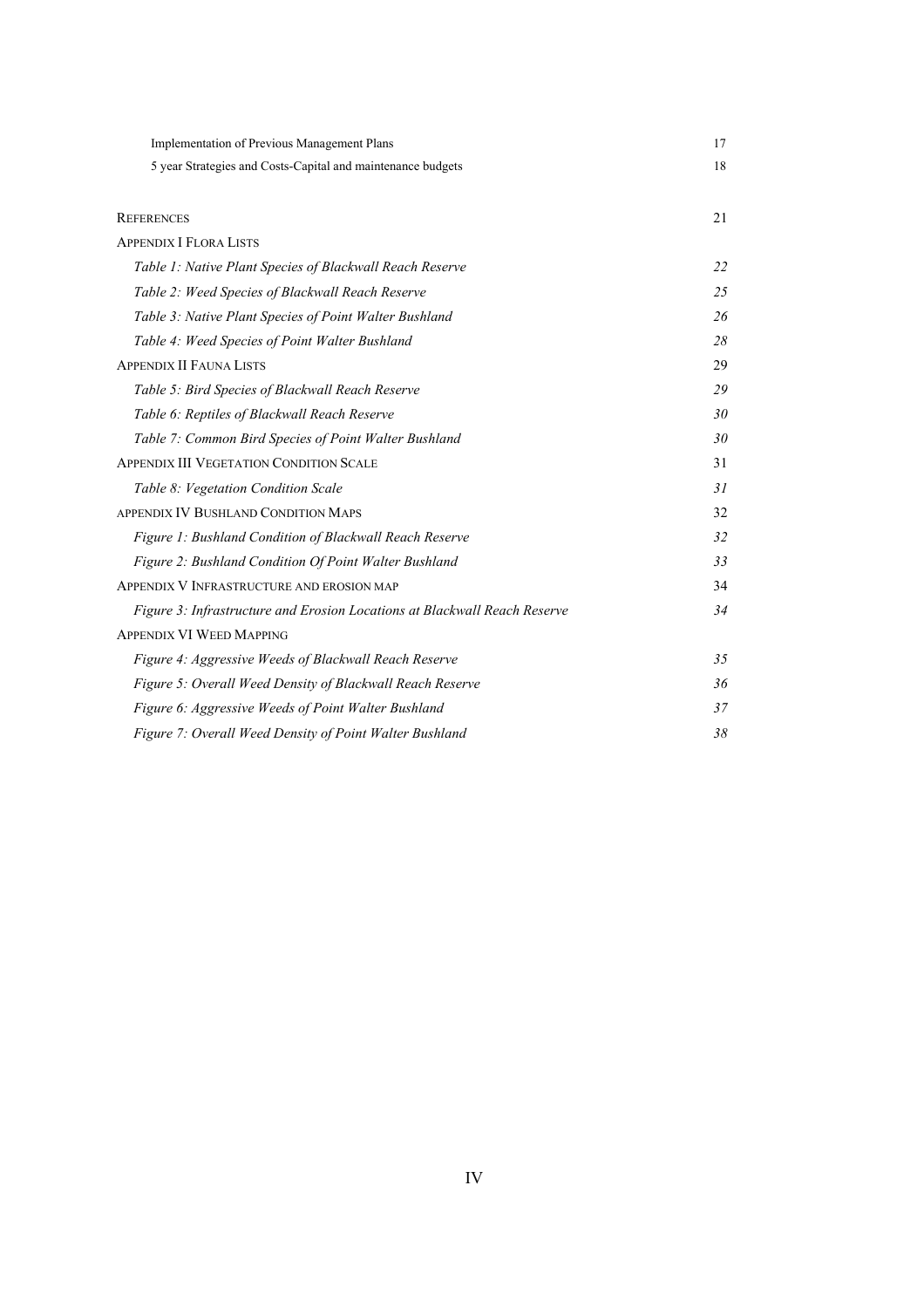# **PART I GENERAL INTRODUCTION**

# **STUDY AREA**

Blackwall Reach Reserve, and Point Walter Bushland both comprise parts of Point Walter Reserve (Reserve A4813) gazetted for recreation. It is approximately 20 hectares in size. The remaining 52.7 hectares of Reserve A4813 consists of the Point Walter Golf Course, the Department for Sport and Recreation Camp and the Point Walter Foreshore. The reserve is vested in the City of Melville. It is reserved for Parks and Recreation under the Metropolitan Regional scheme.

For the purpose of this Plan, the reserves are named 'Blackwall Reach Reserve' and 'Point Walter Bushland', however, they have no gazetted names since they are included collectively in Point Walter Reserve.

Blackwall Reach Reserve is bound by Honour Avenue along its eastern boundary, excluding the practice golf fairway, and the Swan River along its western boundary. Houses and the end of Blackwall Reach Parade and its foreshore abut the southern boundary, and the northern boundary joins Point Walter. Point Walter Bushland is bound by Point Walter Recreation and Conference Centre to the north, Honour Avenue on its northern boundary. The junction of Carroll Drive and Honour Avenue form its eastern boundary, and the kiosk and grassed areas of Point Walter form the western boundary.

# **HISTORY**

# *ABORIGINAL HERITAGE*

To the local Aborigines the Blackwall Reach/Point Walter area is known as *Jenalup* or *Dyundalup*. The most sacred part of the area is the cliffs along Blackwall Reach. In aboriginal culture it was traditionally a place for women and children (N. Nannup, pers. comm.). Before white settlement the Beeliar family group (clan) occupied the area. The Beeliar clan is part of the Whadjuk, being one of the 14 language groups, which occupy the Nyungar region in the South-West of WA.

One of the many dreaming trails which run along the Swan River passed through the area now known as Point Walter and Blackwall Reach. The Swan River is highly significant to the Nyungar people, as, in the dreaming, the river was made by the Waugal rainbow serpent. The dreaming trail on the southern side of the river is the Yorga (women's) trail and the men's trail is found on the northern side. The sand bar, which stretches out from the point, is the connection between these two trails (C. Pitulej, pers. comm.).

In the summer months the large variety of plants and animals in the area provided the Aborigines with an abundance of food and other resources such as string made from the native wisteria (*Hardenbergia comptoniana*) and gum from the marri (*Corymbia calophylla* - formerly *Eucalyptus calophylla*).

Currently, tours are run weekly by the Aboriginal Natural Heritage Unit of the Department of Conservation and Captain Cook Tours, where people can learn about the dreaming stories relevant to the area and the use of native plants for bush food.

# *EUROPEAN HERITAGE*

Blackwall Reach Reserve has been Crown land since the late 1800's. Commander L. S. Dawson R. N. Admiralty Surveyor named the area Blackwall Reach in 1896 – probably after Blackwall Reach on the Thames River near Greenwich.

In the early 1900's, the Melville Road Board (now Melville City Council) received complaints regarding the "neglected and unimproved state" of Point Walter. From 1907 to 1912, negotiations ensued with the Minister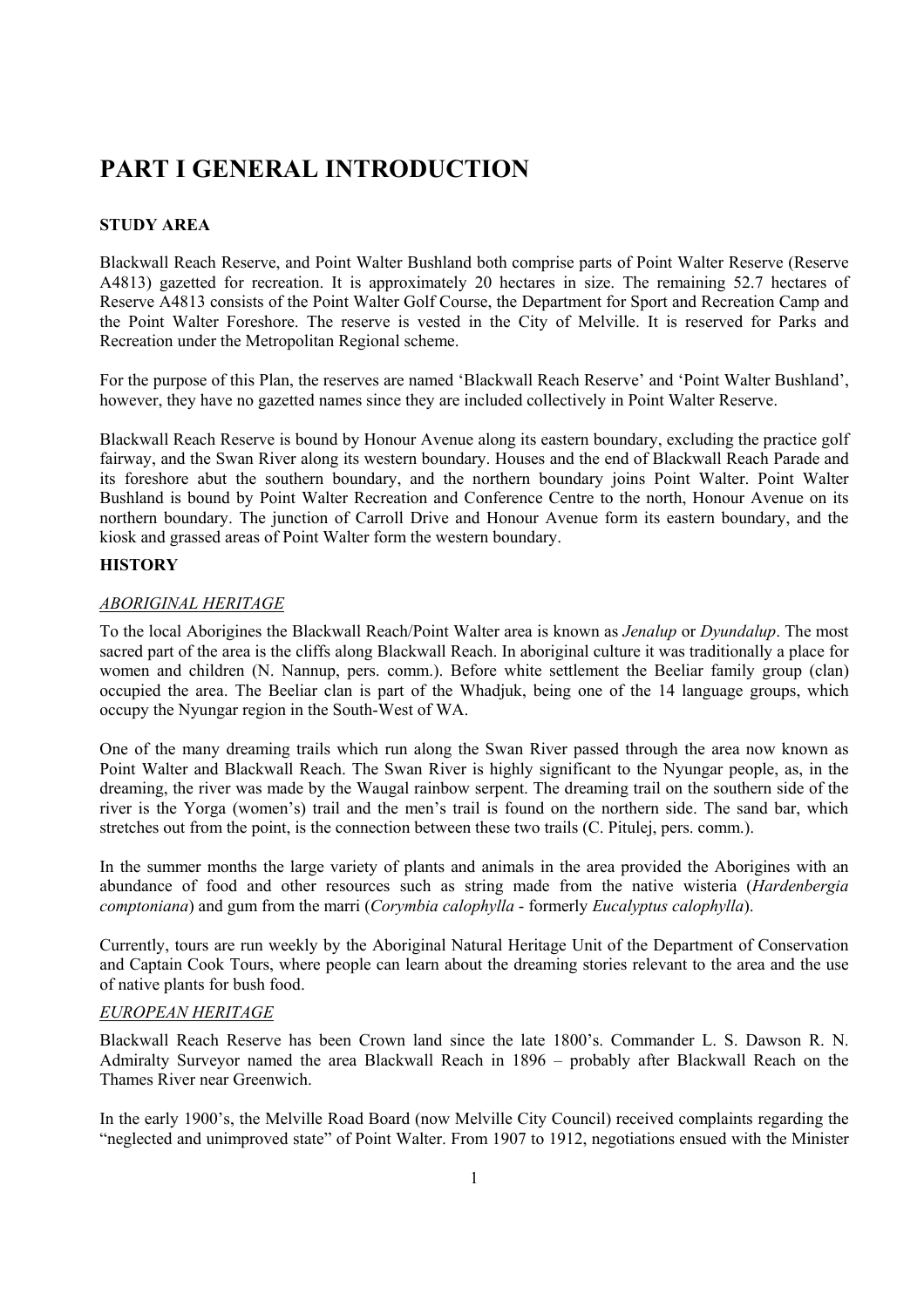for Lands for the Melville Road Board to take control of the reserve.

The Melville Road Board soon decided that land communication with Point Walter was essential since river steamers did not provide an adequate service and the road to Point Walter was "little better than a bush track" (Uren 1975). In 1915 a tram service was established to Point Walter. It was not a successful operation. The service rarely showed a profit except in the summer months (Uren 1975). The tram service did bring Point Walter to life, however. It became a popular picnic spot and restaurants and a dance floor were established.

Old residents recall the tram still running in the early 1950's. It was probably closed down soon after this time. Concrete foundations at the northern end of the reserve are all that remains of a tram stop.

The caves at Blackwall Reach Reserve have been the subject of a number of accounts in newspapers from as early as 1894. Transcripts of these articles are contained in Smith and Smith (1986).

# **PHYSICAL ENVIRONMENT**

### *GEOLOGY*

Both Reserves are situated on the western edge of the Spearwood Dune System. The Swan Coastal Plain consists of a series of coastal dunes, running roughly parallel to the coastline. The Spearwood Dune System is bound to the east by the Bassendean Dune System and to the west by the Quindalup Dune System. Each system has a distinctive geology, vegetation, topography, drainage pattern and soil characteristics (Seddon 1982).

In the Spearwood Dune System, leaching has occurred causing the carbonate to precipitate below to form hard compact limestone. At Blackwall Reach this limestone is exposed at the surface.

One of the most prominent features of the Blackwall Reach Reserve is the limestone cliffs that rise eight metres out of the Swan River. The cliffs have been formed by the eroding processes of the river, which flows from the wide expanse of Mosman Bay into the narrow gap of Blackwall Reach (Gentilli and Serventy 1949). Rainfall has caused the limestone to be deeply attacked physically and chemically producing frequently sharp points and ledges (Gentilli and Serventy 1949).

The soil in the reserve is predominantly brown sand. There is deep yellow sand in the vicinity of the practice fairway. Originally there was probably yellow sand overlying all the brown sand present, but it was blown off to the east over a long period (W. McArthur, pers. comm.).

# *CAVES*

Caves exist in the reserve, with entrances out of the cliffs. They have been formed by an underground stream, which flows through the limestone, gradually eroding away the rock. The caves at Blackwall Reach are the only ones formed by this process in the metropolitan area.

The caves at Blackwall Reach are long (some are longer than 200 metres), low and narrow, averaging about 1 metre in height and width (Rick & Williamson, 1973). In some areas they are probably only 3 to 4 metres below the surface. The surface inside the caves varies from walls and ceilings of jagged rocks to a smooth streambed overlain by mud. Stalactites have formed from seepage of rainwater through the soil above.

# **BIOLOGICAL ENVIRONMENT**

# *VEGETATION*

The vegetation of both reserves is considered regionally significant, as it is one of a very limited number of bushland areas on the Swan Estuary. The Perth's Bushplan Project (Government of Western Australia,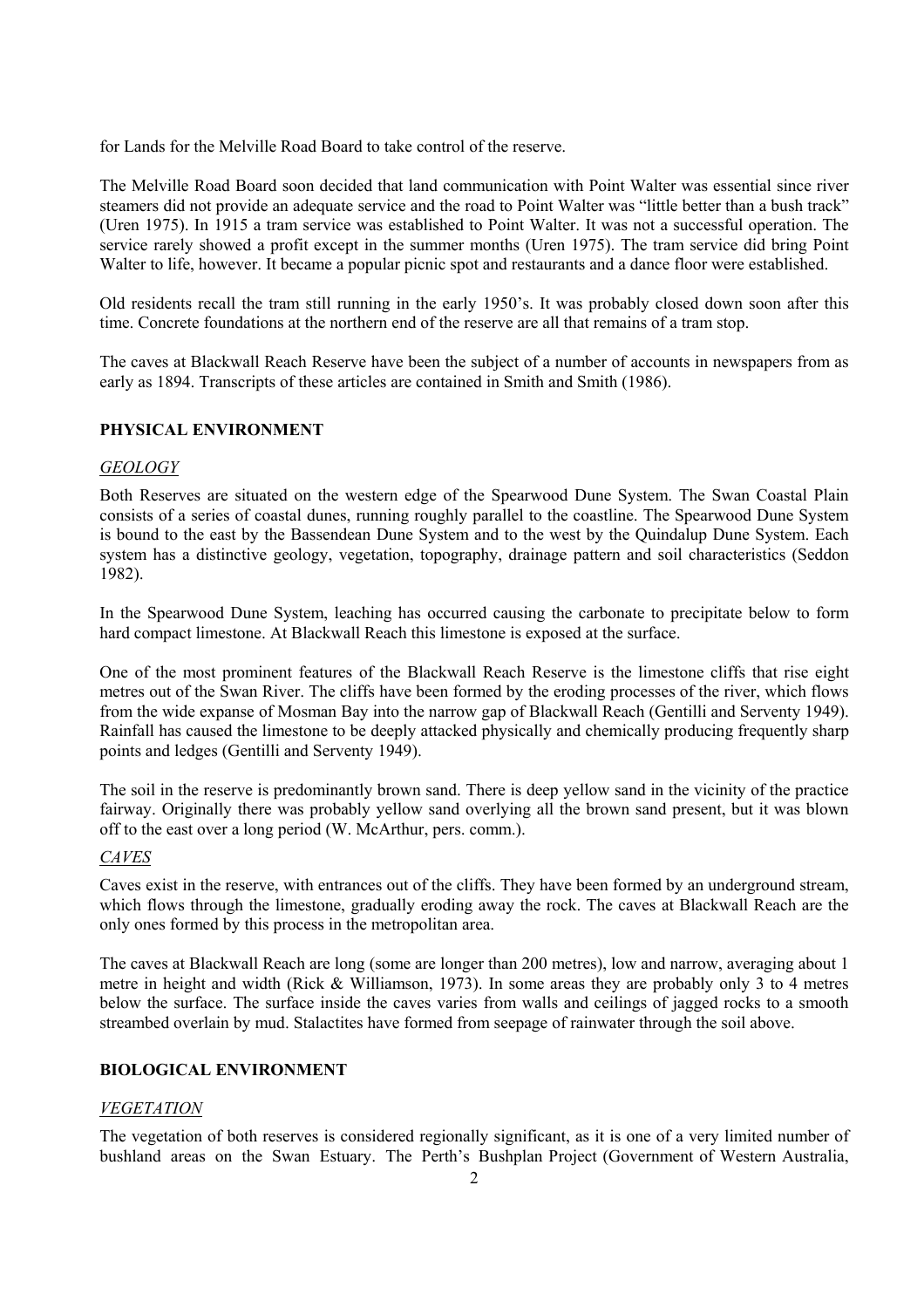1998), which arose from the System 6 report (DCE, 1983), and has now been renamed Bush Forever (Government of Western Australia, 2000a), is concerned with the identification and protection of regionally significant bushland. Blackwall Reach Reserve and Point Walter Bushland are listed as Bush Forever Site 331 (Government of Western Australia, 2000b). The vegetation present is Floristic Community Type 24, Northern Spearwood Shrublands and Woodlands (Gibson *et al.*, 1994).

#### *BLACKWALL REACH RESERVE*

The vegetation was divided into 5 zones in the original management plan (Greening WA Point Walter Group- 1994). As a flora survey was not undertaken as part of the management plan update, these vegetation zones have been used. The vegetation condition was updated (Appendix IV, Figure 1), and this has been taken into consideration when updating descriptions of the vegetation zones.

#### *River Foreshore*

The river foreshore contains sedges and rushes such as *Juncus maritimus* and *Lepidosperma gladiatum* (coastal sword sedge). These areas are currently in a good-to-degraded condition. On the banks are tall specimens of *Casuarina obesa* (swamp sheoak), *Agonis flexuosa* (peppermint trees), and *Hardenbergia comptoniana* (native wisteria) and *Acacia cyclops* (red-eyed wattle).

# *Limestone Cliffs*

Scattered throughout and along the eight metre high cliffs is a variety of vegetation adapted to living on limestone and with salt spray. These include *Olearia axillaris* (coast daisy bush), *Rhagodia baccata* (berry salt bush), *Alyxia buxiflora* and *Clematis microphylla* (old man's beard). Due to aggressive weed invasion most of this area is in good-to-degraded condition.

#### *Limestone Heath*

The limestone heath vegetation grows on a mixture of limestone outcrops and shallow soil. The heath vegetation includes the richest and most diverse of the vegetation zone in the reserve. Much of the heath vegetation is in good to high condition due to limited weed invasion.

The upperstorey vegetation consists mainly of *Acacia cyclops* (red-eyed wattle), *Dryandra sessilis* (parrot bush) and *Agonis flexuosa*. The understorey consists of such species as *Scaevola holosericea*, *Hakea prostrata* (harsh hakea), *Grevillia thelemanniana*, *Hibbertia racemosa*, *Melaleuca systena* (formerly *M. acerosa*) and *Templetonia retusa* (cockies tongue).

Two areas of heath are particularly species rich with limited invasion by weeds. One area is on a rocky outcrop on the southern edge of the reserve and the other runs along the cliffs in line with the practice golf fairway.

Much of the remaining heath vegetation has been subject to disturbance, mainly trampling around the cliffs. This has resulted in erosion and some invasion of exotics.

#### *Shrubland*

In areas dominated by shrubs, the shrub layer is occupied by *Dryandra sessilis* (parrot bush) and *Agonis flexuosa* (peppermint tree) with occasional *Eucalyptus gomphocephala* (tuart), *Banksia attenuata* (slender banksia), *Banksia menziesii* (firewood banksia) and *Banksia grandis* (bull banksia).

The understorey consists chiefly of *Xanthorrhoea preissii* (blackboy), *Macrozamia riedlei* (zamia), *Ptilotus polystachyus* (mulla mulla), *Jacksonia sternbergiana* (stinkwood), *J. furcellata* and *Hakea prostrata* (harsh hakea). Different conditions of this vegetation type exist in the reserve, while some areas are quite degraded; there are several areas that are considered to be in very good condition.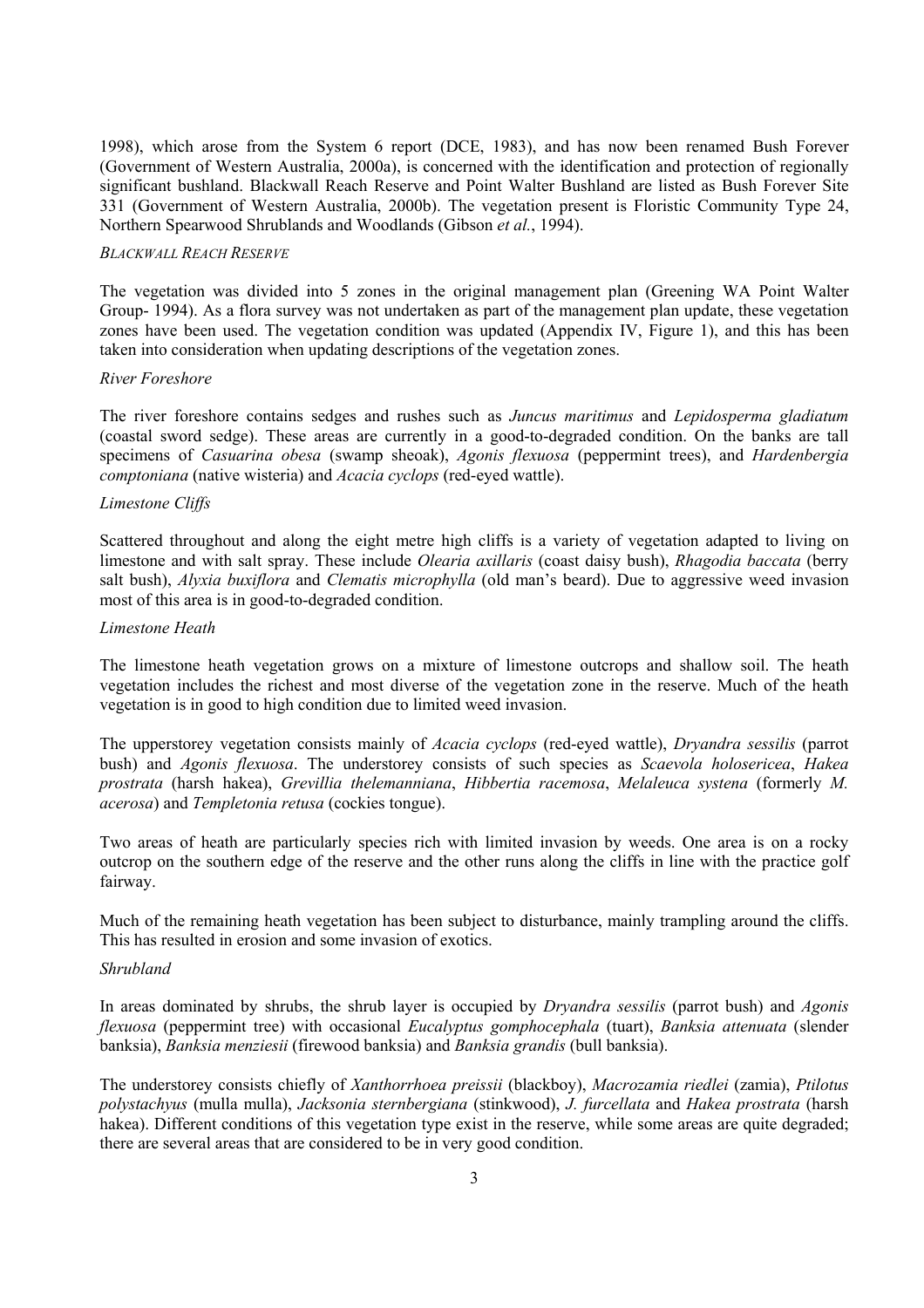# *Woodland*

The woodland areas vary across the reserve in dominant tree species present and condition. There are generally two main areas of dominance, consisting of tuart (*Eucalyptus gomphocephala*), jarrah (*Eucalyptus marginata*) and marri trees (*Corymbia calophylla).* 

The tuart woodlands occur in a variety of locations throughout the reserve. The main areas of tuart are at the southern and northern ends of the reserve. The species is also found around the cliffs and some limestone outcrops, together with peppermint trees. The areas of tuart to the north and south of the reserve are in a degraded condition. There are some magnificent old tuarts in the reserve. However, frequent fires and infestation with the bud weevil (*Haplonys fibialis*) have taken their toll, and many existing trees are in poor health.

The other woodland areas in the reserve are mainly dominated by jarrah and marri with occasional tuart. Aerial photographs taken over the last 30 years show a gradual decline in the tree cover in the woodland area. Some of the areas have only the upper storey of banksias (*Banksia attenuata*, *B. menziesii*, *B. grandis*) and peppermint trees remaining. The decline of the trees is attributable to a high fire frequency, which leaves them vulnerable to insect and disease attack, causes their deterioration and death and is responsible for seedling deaths. There is evidence also of selective felling of trees.

Despite a heavy weed infestation throughout the woodlands, in some areas there are seedlings mainly of jarrah and marri present and a scattered native understorey vegetation. This includes *Macrozamia riedlei* (zamia), *Xanthorrhoea preissii* (blackboy), *Jacksonia sternbergiana* (stinkwood), *J. furcellata*, *Stirlingia latifolia* (blueboy), *Hakea prostrata* (harsh hakea), *Ptilotus polystachyus*, and *Acacia pulchella* (prickly moses) and *Petrophile linearis* (Pixie mops). Some areas are still in good condition.

There have been a number of trees planted in the reserve over the years. These include pines (*Pinus pinaster*) and cotton palms (*Washingtonia filigera*).

# *POINT WALTER BUSHLAND*

The Point Walter Bushland consists of three main habitats, which explains the large diversity of flora. They are:

- $\bullet$  The limestone ridge outcropping in several points on the lower slope,
- x deep yellow sand above the ridge, which supports a population of acorn banksia (*Banksia prionotes*) and tree smokebush (*Conospermum triplinervium*), both of which are rare, if not absent elsewhere south of the river in the Perth region,
- mixed jarrah/marri woodland higher in the profile. In less disturbed areas there are several orchid species including a rare group of albino fairy orchids *Caladenia latifolia* and several populations of the red spider orchid *Caladenia areicola*.

Point Walter Bushland is very important from a botanical history point of view and has a vital heritage value. Early botanists first collected Couch Honeypot *Dryandra lindleyana* (formerly *D. nivea*) and cottonheads *Conostylis candicans* here and possibly also a tall *Dryandra*, which is a form of Parrot Bush *D. sessilis* and is unnamed at present (*D. aff. sessilis*).

A "Priority One" species, *Cryptandra glabrata*, was collected at Point Walter in 1839 in "sandy woods". It has not been seen since and is possibly extinct here.

*FAUNA*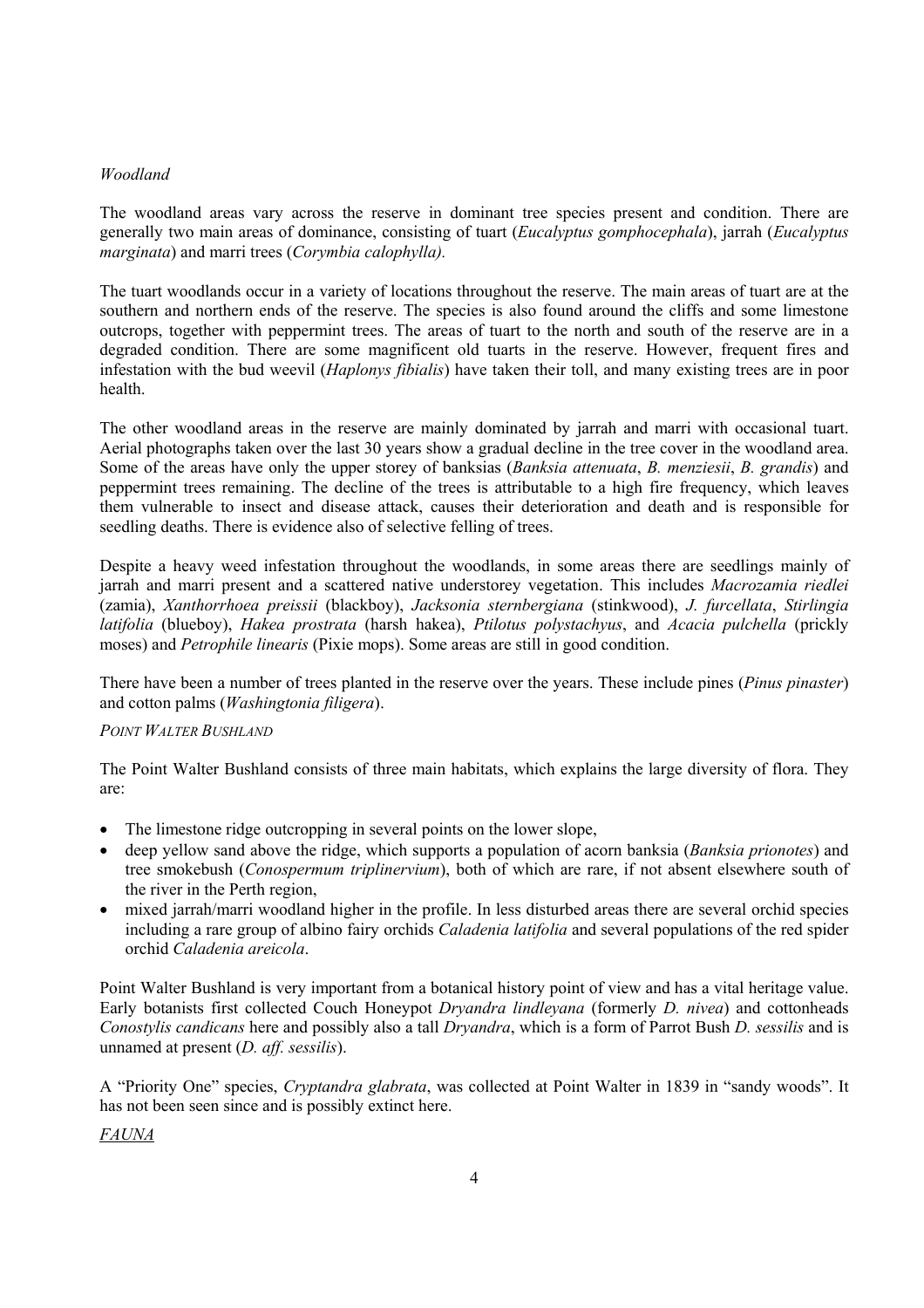The fauna of Blackwall Reach Reserve was surveyed in 1986 (Smith and Smith, 1986) and that of Point Walter Bushland in 1994 (Greening WA Point Walter Group, 1994). Both lists appear in Appendix II. No further fauna survey work has been undertaken in either Reserve since that time. A new fauna survey should be undertaken along both sections of Blackwall reach and Point Walter to determine any changes in populations of species in the area.

Both reserves are a critical part of bush corridor that extends along the southern side of the Swan River. During bushland mapping, many old and fallen trees that are an important fauna habitat were observed within both reserves. Galahs and Port Lincoln parrots use hollows for nesting and Carnaby's cockatoos feed on parrot bush and other suitable species. Nests of feral European honeybees (*Apis mellifera*) were also observed in Blackwall Reach Reserve in tuart hollows preventing native birds access to these hollows.

#### **COMMUNITY INVOLVEMENT**

The community along the foreshore have been active in undertaking many activities to help manage the area over the last 20 years.

The Greening WA Point Walter Group was founded seventeen years ago to manage Point Walter Bushland and was started by Barbara Kernot. The group produced the previous management plan -The Draft Management Plan for Point Walter Bushland- 1994. (Brian Moyle- pers comm.).

This group worked for a number of years in the bushland and achieved some outstanding successes in the area, including the reduction of large infestations of lupins in the area, and some significant revegetation activities in the limestone heathland area. Members also surveyed the flora and learnt much about the ecology of the area. In 1988 the Point Walter project won the Community Section John Tonkin Greening WA Award.

The group had normally planned about six to nine months ahead and recognised that some longer-term aims were needed. It worked with The City of Melville and its staff on an informal basis but felt there was a real need to improve communication between each other and work within an agreed set of objectives. It was for these reasons the original management plan was compiled in 1994. City of Melville now maintains a number of photographs and documents outlining the successes of this group, which ahs been forwarded to the new Bicton Environmental Action Group.

Unfortunately the group disbanded over the course of the years, however group rubbish collection mornings and individual planting and weeding efforts have helped maintain community support and enthusiasm in the area. (B Moyle, peers comm.)

In November 2003, community interest in starting a new group resulted in a successful community meeting in the area to discuss issues affecting the environment and the river from Bicton to Point Walter.

The meeting has resulted in the formation of a new community group and consideration for community projects generated. The groups has formed with the support of the City of Melville and aims to undertake restoration of the area, help with weed control, and also work to prevent further erosion etc in the area. The development of this management plan and a program of activities for the community group will help to focus action and sustain enthusiasm. A successful grant of \$6000.00 from Swan Alcoa Landcare Project (SALP) has been provided for 2004 to begin a restoration program with replanting and weed control. This new group is known as the Bicton Environmental Action group.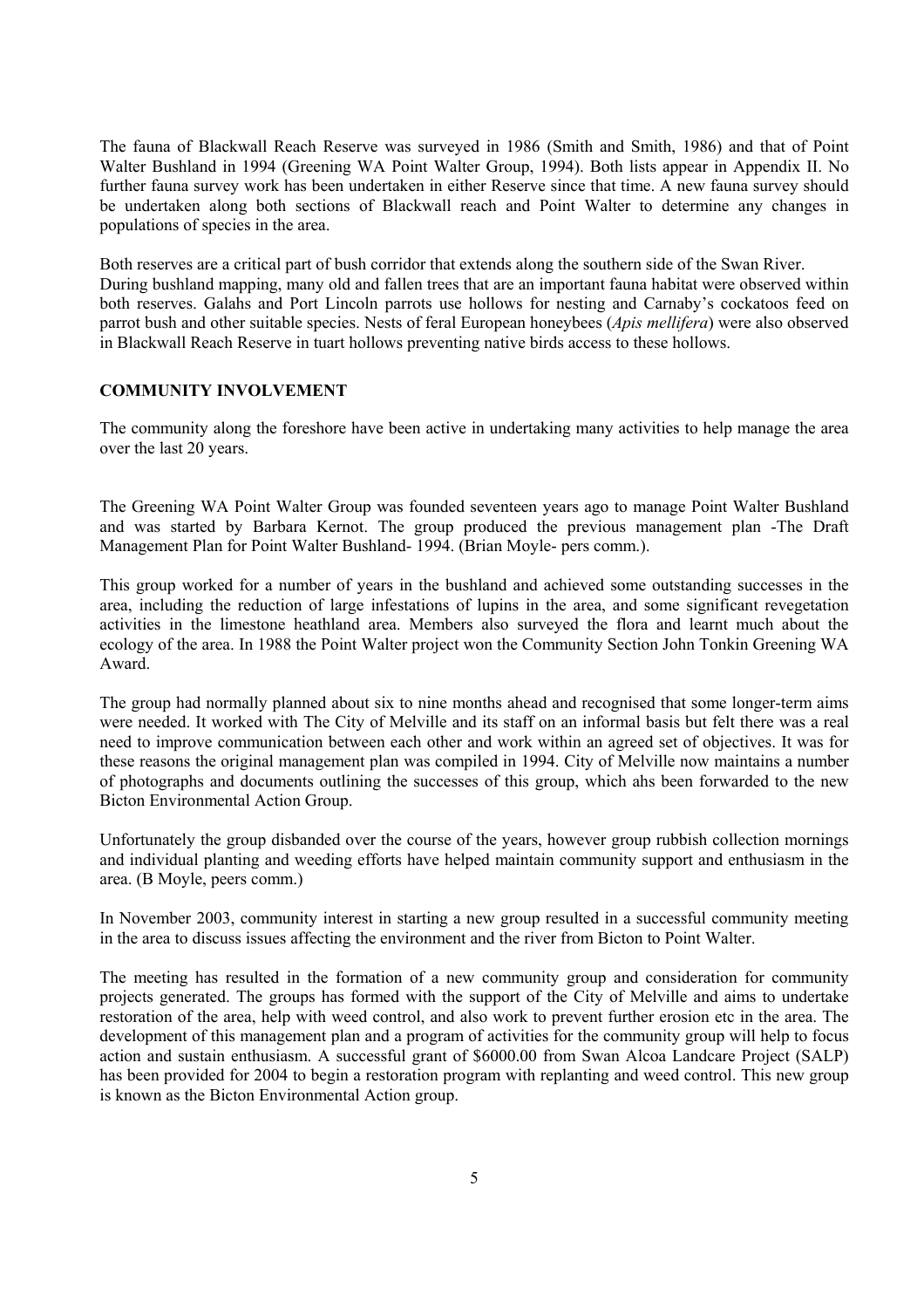# **PART II MANAGEMENT STRATEGY**

# **BLACKWALL REACH RESERVE**

# *NATIVE VEGETATION*

The scope of this management plan update did not include resurveying the vegetation present. It appeared the vegetation associations described by Smith and Smith (1986) are still present, however the presence of individual species within these associations has not been determined. It is suggested that a comprehensive flora survey be undertaken to determine whether the species listed in 1986 (Appendix 1, Table 1) are still present, as the increased presence of aggressive weeds may have caused some of these species to become locally extinct. This would assist further in determining priority areas within the reserve.

# **Strategy**

To maintain and enhance native vegetation and flora values of Blackwall Reach Reserve.

# **Recommendation**

- Carry out an adequate flora survey, in order to update previous-established species lists, and to verify whether local extinction of species has occurred since the last management plan in 1986.

#### *WEEDS*

Since the previous Management Plan, bulbous weeds have become dominant in the understorey of most of the Reserve. Soursob (*Oxalis* spp.), Soldier Boys (*Lachenalia reflexa)* and black flag (*Ferraria crispa*) are the dominant aggressive bulbous weeds (Appendix VI, Figure 4). It appears that other different types of bulb species are present, however surveying during the flowering season of these species would be required for accurate identification of these species. For this reason the weed species list cannot be considered complete. Common names given are from Hussey *et al*. (1997).

In terms of management, it is important to control small weed populations and high priority, highly invasive weeds first. Areas of good condition should also have weed control undertaken as a priority (Safstrom, 1998), with weed control undertaken in a manner that allows for natural regeneration.

A small, but significant infestation of bridal creeper (*Asparagus asparagoides*) was discovered along the cliff tops (Appendix VI, Figure 4). This should be considered a very high priority for removal. If it is allowed to establish it has the ability to smother the remaining native vegetation and is extremely hard to control once established. At the moment the infestation is still small enough to be removed by hand.

Similarly, relatively small infestations of *Pelargonium capitatum* and African cornflag (*Chasmanthe floribunda*) are present (Appendix VI, Figure 4), which can be controlled with a combination of hand pulling and spot spraying, and ongoing removal of any future infestations.

Areas immediately beside every track are now considered degraded (Appendix IV, Figure 1). Some species of the weeds present in these areas could be considered non-aggressive such as Guildford grass (*Romulea rosea*), *Ursinia anthemoides* and blowfly grass (*Briza minor*).

Annual veldt grass (*Erharta longiflora*) is also a problem in most areas of the Reserve (Appendix VI, Figure 5). Perennial veldt grass is also a problem in some of the woodland areas. Fountain grass (*Pennisetum*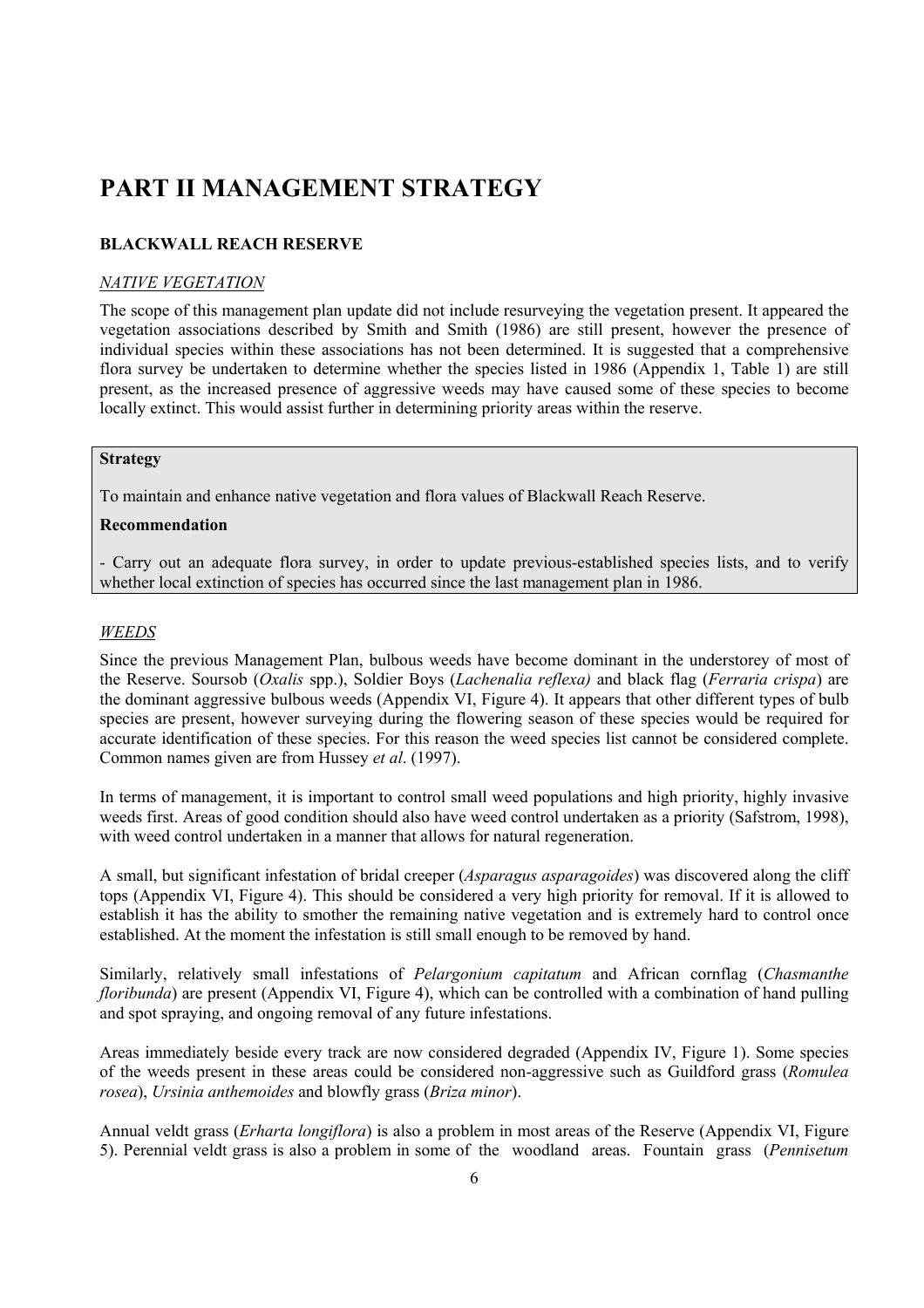*setaceum*) is present in southern areas of the Reserve within the heath vegetation, and has most likely entered the reserve as a garden escapee. While blanket spraying may be required to control the annual veldt grass, the populations of perennial veldt grass and fountain grass could be considered small enough for spot spraying treatment.

# **Objective**

To control aggressive weed species in Blackwall Reach Reserve.

# **Recommendations**

- Implement an ongoing, effective weed control program, using a weed control contractor with knowledge of appropriate weed control measures in bushland areas.

- immediate hand removal of bridal creeper (*Asparagus asparagoides*), *Pelargonium capitatum* and African cornflag (*Chasmanthe floribunda*) populations.

- take measures to control access to cliff area to minimise the risk of spreading bridal creeper.

- establish seed traps at the end of the two major drains in the Reserve, as these drains appear to be the major source of African cornflag invasion.

- appropriate weed control, such as spot spraying and hand pulling, in areas of good-to-very good condition as a priority, and to eradicate small populations of highly invasive weeds, including lupins *(Lupinus cosentinii).*

# *REHABILITATION/ PLANTING*

Some areas of bushland considered to be significant but degraded, such as the stand of salt sheoak *Casuarina obesa* along the northern shoreline, are suitable for restoration (Appendix IV, Figure 1). In this area there is the capacity, with appropriate weed control, to rehabilitate the ground layer of sedges, a few areas of which remain. It would be ideal if the natural vegetation band of *Lepidosperma gladiatum* and *Juncus maritimus* could be restored along the foreshore. Once restored these areas would have the ability to minimise further weed invasion in these areas, prevent further erosion and provide fauna habitat.

As fire is not to be used as part of ongoing management, supplementary plantings of native species that require fire for regeneration is required. This would include species such as *Acacia cyclops*, *A. saligna* and *A. rostellifera*.

It appears previous replanting efforts have not been undertaken with ongoing weed control. This had resulted in seedlings now being smothered and having to compete for light and nutrients.

# **Objective**

To ensure appropriate, successful rehabilitation/planting is undertaken within Blackwall Reach Reserve.

# **Recommendations**

**-**Design a strategy for weed control and planting in Blackwall Reach Reserve for a 5-year period.

**-**Ongoing weed control to be implemented as part of any rehabilitation or planting effort.

**-**rehabilitation or planting to be only undertaken where natural regeneration is not taking place and the bushland is in degraded condition.

-Collect provenance seed stock from this reserve as part of ongoing restoration for the area.

- local provenance seed to be used for plantings or direct seeding in the bushland. If the origin of the material is in doubt, it should not be used.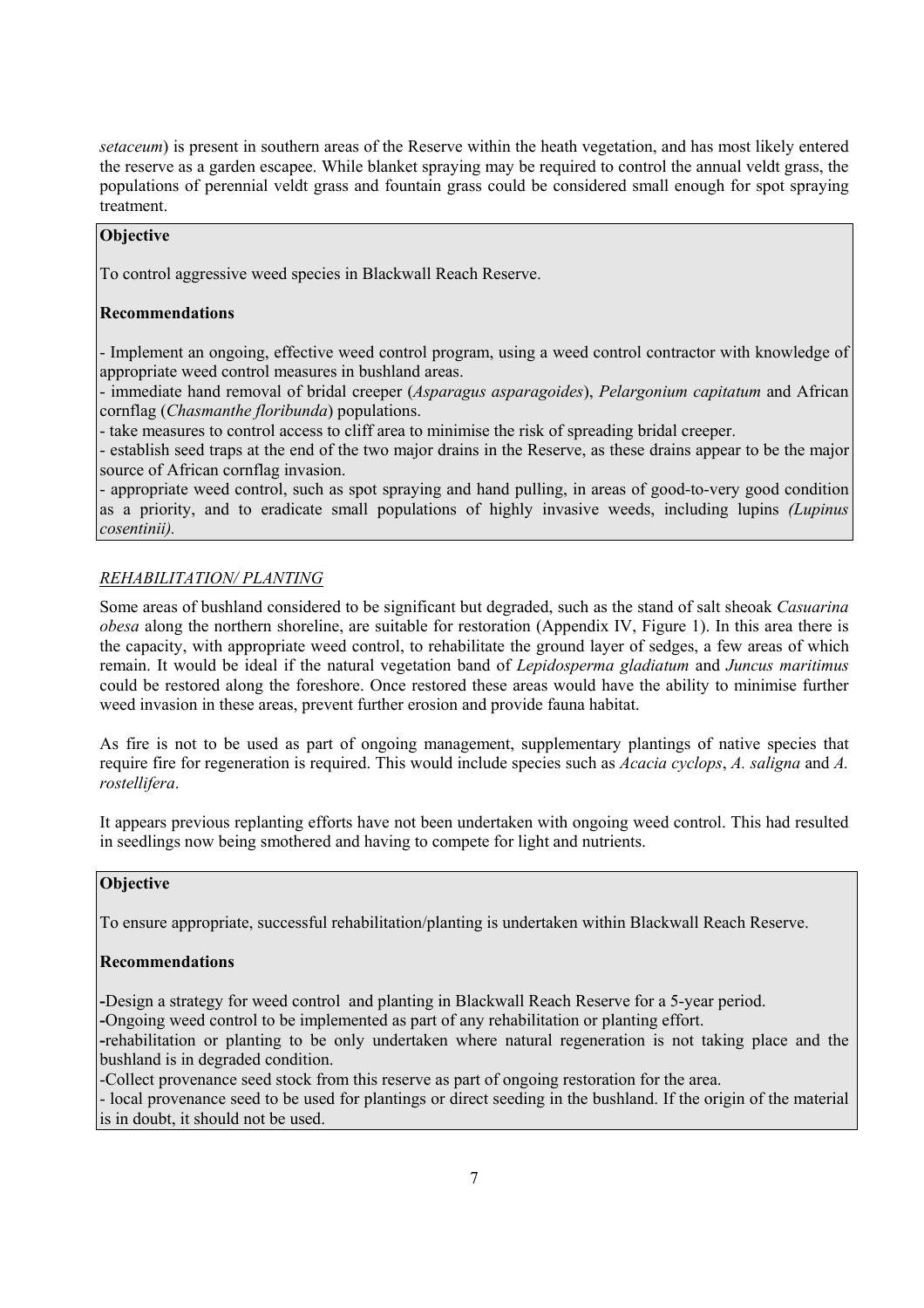# *ACCESS*

The most prominent established tracks through Blackwall Reach Reserve are the dual-use pathway, the original tram track pathway, a track that connects the two tracks with the practice golf fairway and two tracks that lead to the cliffs from the car park at the southern end (Appendix V, Figure 3).

There is a number of uncontrolled access areas throughout the whole of the reserve, where tracks have been formed by people taking shortcuts through the bushland, from either one track to another track, or from the dual use path to the cliff and foreshore area. These tracks are mainly concentrated to the foreshore and cliffs, west of the dual-use pathway. Other tracks have been formed between the two main north-south tracks where there are no fences to prevent people from taking a shortcut between the two tracks.

High usage tracks are mainly those that access the foreshore and cliff areas and due to the sloping topography, erosion is present on almost all these tracks. These tracks often lead to the edge of the cliffs and where erosion is present, the ground is often uneven and slippery.

Some established tracks are considered unnecessary and could be closed and rehabilitated to help consolidate some good areas of bushland. Established tracks that should be closed off include:

- The track that connects the practice golf fairway with the original tram track,
- The northern end of the track parallel with the dual-use track, especially in areas where there are only a few metres between both tracks. In these areas there is no need for two tracks, and the current situation only encourages people to cut between the two tracks, especially in areas where there is a seat on the dual use path.

# **Objective**

Minimise the use of non-established access points (informal tracks) throughout the bushland. Stop further spread of erosion along tracks and increase safety along cliff area.

# **Recommendations**

- close, fence off and rehabilitate uncontrolled bush tracks. The northern bushland at the end of the foreshore, the recreational foreshore area at the northern end off the cliffs and the bushland fringing the cliffs on the west side of the dual-use track are high priority areas.

- erect a fence on either side of the dual use path, and ensure adequate fence maintenance.

- close off and rehabilitate some established pathways to stop further degradation of the bushland.

- establish signage to explain why areas are fenced off for rehabilitation; this is essential for public education and to help create ownership of the bushland.

- regularly maintain track surfaces to prevent erosion, with crushed limestone for instance.

#### *EROSION/ DRAINAGE*

Unrestricted movement of water in several areas of the reserves has, and continues to cause erosion problems. (Appendix V, Figure 3). The unrestricted movement of water is eroding the soil in areas of the bushland that have been degraded through uncontrolled access. Serious erosion is also present immediately adjacent to steps that have been made leading to the foreshore reserve. This is due to uncontrolled access from bikes causing gullies immediately adjacent to the steps. This erosion has partly been controlled by the installation of geofabric in 2001- 2002, however more is required. Rainfall in the future will worsen the erosion and cause safety problems. The sloping track leading from the car park to boardwalk 1 (Appendix V, Figure 3) is also experiencing erosion. The installation of more geofabric will help to reduce this even further. It is suggested that passive solutions, such as creating diversion drains, at appropriate places along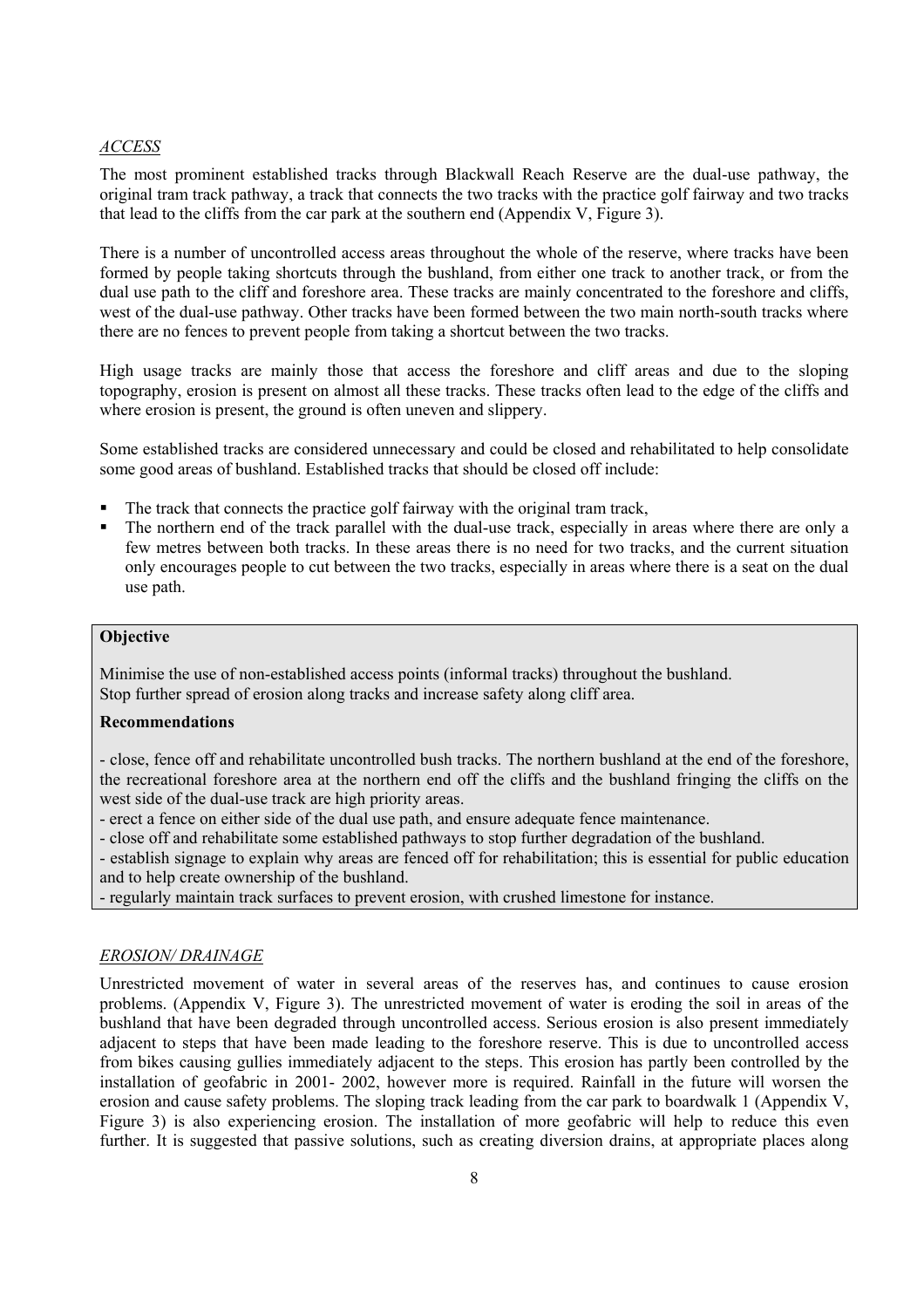the dual use path will also help minimise future erosion problems.

Alterations to the two major drains would also help minimise erosion. A retention basin could be built adjacent to the drain next to the practice fairway to retain water during large rainfall events. The basin should be planted with nutrient stripping plants, which would assist in reducing the excess nutrients entering the reserve and minimise the drain being a source of weed introduction. It would also provide ideal frog habitat.

#### **Objective**

To repair eroded areas and minimise further erosion.

# **Recommendations**

- fence off and rehabilitate established bush tracks.

- install diversion drains along the highly used established tracks that are experiencing erosion, ensuring minimum impact on surrounding bushland.

- fence off and rehabilitate both sides of the existing steps which lead from the dual-use park to the recreational foreshore to prevent further erosion, and extend the steps to the foreshore area.

- install a retention basin adjacent to the drain next to the practice fairway, with appropriate planting of nutrient stripping plants.

#### *INFRASTRUCTURE*

The reserve has three boardwalks along the limestone cliffs, where erosion had previously been identified as a problem. These boardwalks appear to have reduced the erosion in these areas, and controlled access to some extent. One other area has been identified for which the construction of another boardwalk is highly desirable (Appendix V, Figure 3), because of uncontrolled access and erosion problems.

Seating is positioned along the dual-use track, the southern foreshore and at the entrance points where signage is located (Appendix V, Figure 3). Wire fencing on bollards is located along the western edge of the dual-use track, along the eastern edge of the track parallel to the dual use path, and along both sides of the original tram track. Fencing and bollards are found along the eastern side of the reserve. Areas appropriate for additional fencing have been identified (see Access).

In terms of signage, there are two shelters with educational material erected at both ends of Blackwall Reach Reserve. Other signage is located within the reserve, however most of the signage has a run down appearance and needs updating. There is some evidence of previous signage being destroyed by vandals. All signage present had been subject to vandalism and occasional graffiti. There is only one 'No Diving' sign throughout Blackwall Reach Reserve.

The sloping ground near and under the current signage at the entrance to the reserves is a hazard area in winter, it is suggested the area be upgraded to make them less slippery.

# **Objective**

To protect the bushland whilst enhancing the public's enjoyment of the reserve

# **Recommendations**

- install another boardwalk in the area recommended in Appendix V.

- locate rubbish and recycling bins on the recreational foreshore reserve.

- maintain steps leading to foreshore reserves where erosion is occurring

- place additional fencing along tracks and around areas being rehabilitated, and maintain all fences.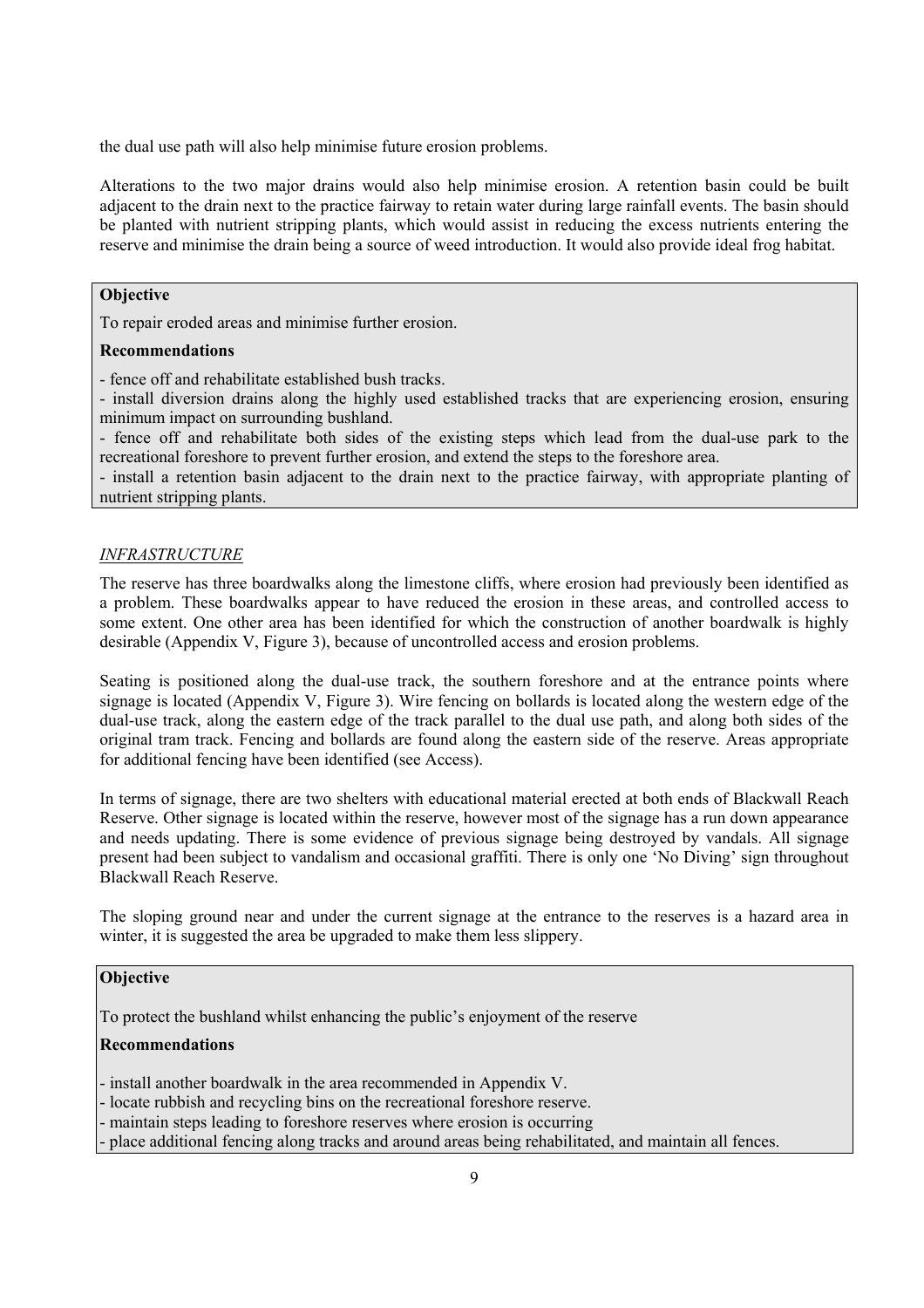# **Objective**

To offer the public safe and educational signage

#### **Recommendations**

- Create and erect signage that provides education and promotes interaction with the surrounding environment, eg, explaining why we need to rehabilitate the bush. - Maintain all signage.

- level off ground and possibly concrete the area under current signage with shelters.

### **POINT WALTER BUSHLAND**

#### *WEEDS*

For the purpose of this Management Plan, management recommendations of the vegetation will be in relation to the Management Areas described in Greening WA Point Walter Group (1994). Many of the original descriptions for these management areas still apply, however they have been updated where necessary. The previous recommendations for these areas are listed in Appendix VII. Many of the original recommendations made are still applicable as they are yet to be implemented. Overall recommendations for the entire area taking into account recent bushland condition (Appendix IV, Figure 2) and weed mapping (Appendix VI, Figures 6 & 7) have been made.

#### *Management Areas*

When the Point Walter Group first started, the group realised it would not be able to cover the whole area. Work started for high priority actions at the time eg. pulling lupins. The management areas then evolved with the different projects undertaken. The areas are shown on a map in Greening WA Point Walter Group (1994). These areas are located in **Appendix- Figure 4A-** Point Walter Map of Sections for management and vegetation condition.

#### *Area One*

This area had been degraded in the past by aggressive grasses encroaching on the bushland from the eastern edge. It was burned in 1984 and again in 1992. It was the worst affected area for lupins and the open area below the carpark in Carroll Drive is badly affected by couch grass. It is still badly degraded.

Immediately in front of the carpark in what should be the "show piece" of the reserve at present is a weed infested slope used by people to dump rubbish and garden refuse. Hours of work have been expended on this site, weeding, planting and nurturing small shrubs and herbaceous plants native to the bushland.

During that time destruction has occurred by the spreading of sand containing weed seeds, fire, the digging of a trench for electric cables (Spring 1993) and mowing inside the log barrier. The carpark affords good views of the river and small to medium shrubs only are recommended for replanting.

#### *Area Two*

This area was a fairly undisturbed area in 1994 containing a diverse and rich flora, especially small shrubs and herbaceous species. The acorn banksia (*Banksia prionotes*) and tree smokebush (*Conospermum triplinervium*) are more prevalent in this area than well below the brick path in area 3. After the fires in January 1992 many smokebush plants were killed. They resprouted only to die from lack of water. This area is now considered to be in a good-to-degraded condition, probably due to frequent fires since the last management plan was produced (B. Moyle pers. comm.).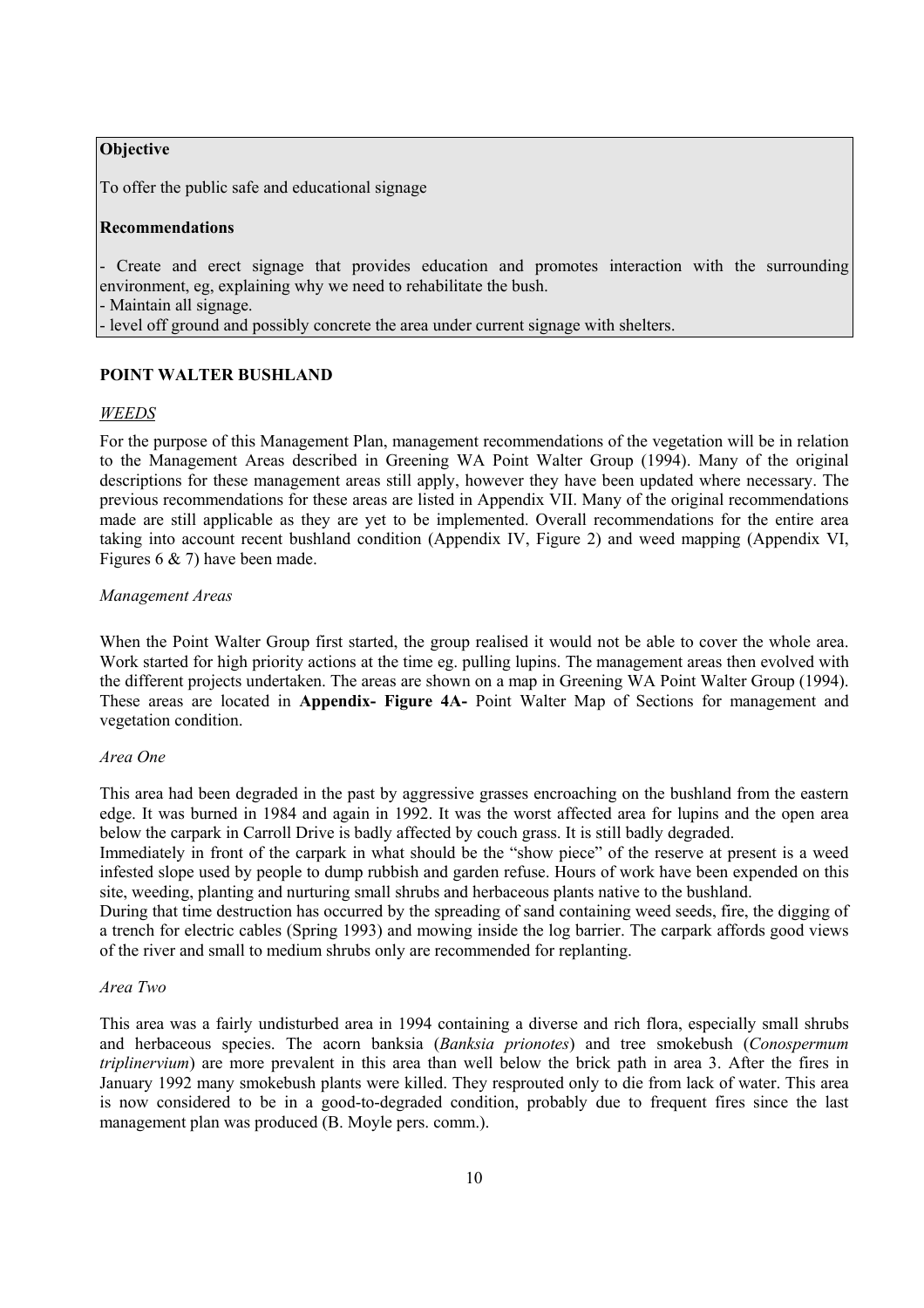# *Area Three*

At the top of the slope, below the brick path, the vegetation is generally good except for the weeds alongside the path. On the lower slope there are outcrops of limestone and some parts are degraded. Attempts to replant this area with species such as *Templetonia retusa* were not successful. This area is now rated as good-todegraded, with large populations of soursob (*Oxalis* spp.) and black flag (*Ferraria crispa*) present.

# *Area Four*

This part of the bushland has been severely degraded. The lower slope had been revegetated successfully by the Greening WA Point Walter Group. This area is now being smothered by aggressive weeds.

### *Area Five*

This area has been revegetated with mixed success. Olive trees have become weeds infesting the lower edge. This area is now rated as good-to-degraded.

#### *Area Six*

This area contains the least disturbed and probably most species-rich habitat. It is an important area linking to Areas 4 and 5. As this is the best piece of bushland in the Point Walter Bushland the Group had been concentrating in this area in accordance with the 'Bradley Method' (Bradley 1988). This is particularly warranted in view of the limited numbers of active members who are involved in any weeding program. *Pelargonium* has been eliminated and hand weeding has very significantly improved the status of the bush.

# **Overall objective**

To control aggressive weed species in Point Walter Bushland.

# **Overall Recommendations**

- Implement an ongoing, effective weed control program, using a weed control contractor with knowledge of appropriate weed control measures in bushland areas.

- Undertake hand weeding in areas of very good condition using the 'Bradley Method'.

- Hand pull small populations of *Pelargonium capitatum* and lupins (*Lupinus cosentinii*) before they become a management problem.

# **Overall objective**

To protect and enhance remaining native vegetation at Point Walter Bushland.

# **Overall Recommendations**

- minimise the risk of fire in the reserve to reduce the rapid rate of degradation of the reserve.

- rehabilitate the area in front of the Carroll Drive carpark with appropriate species.

- erect appropriate fencing and bollards to deter garden refuse dumping.

- erect appropriate signage to inform the public of the rehabilitation program and erect a 'No Dumping Rubbish or Garden Refuse' sign.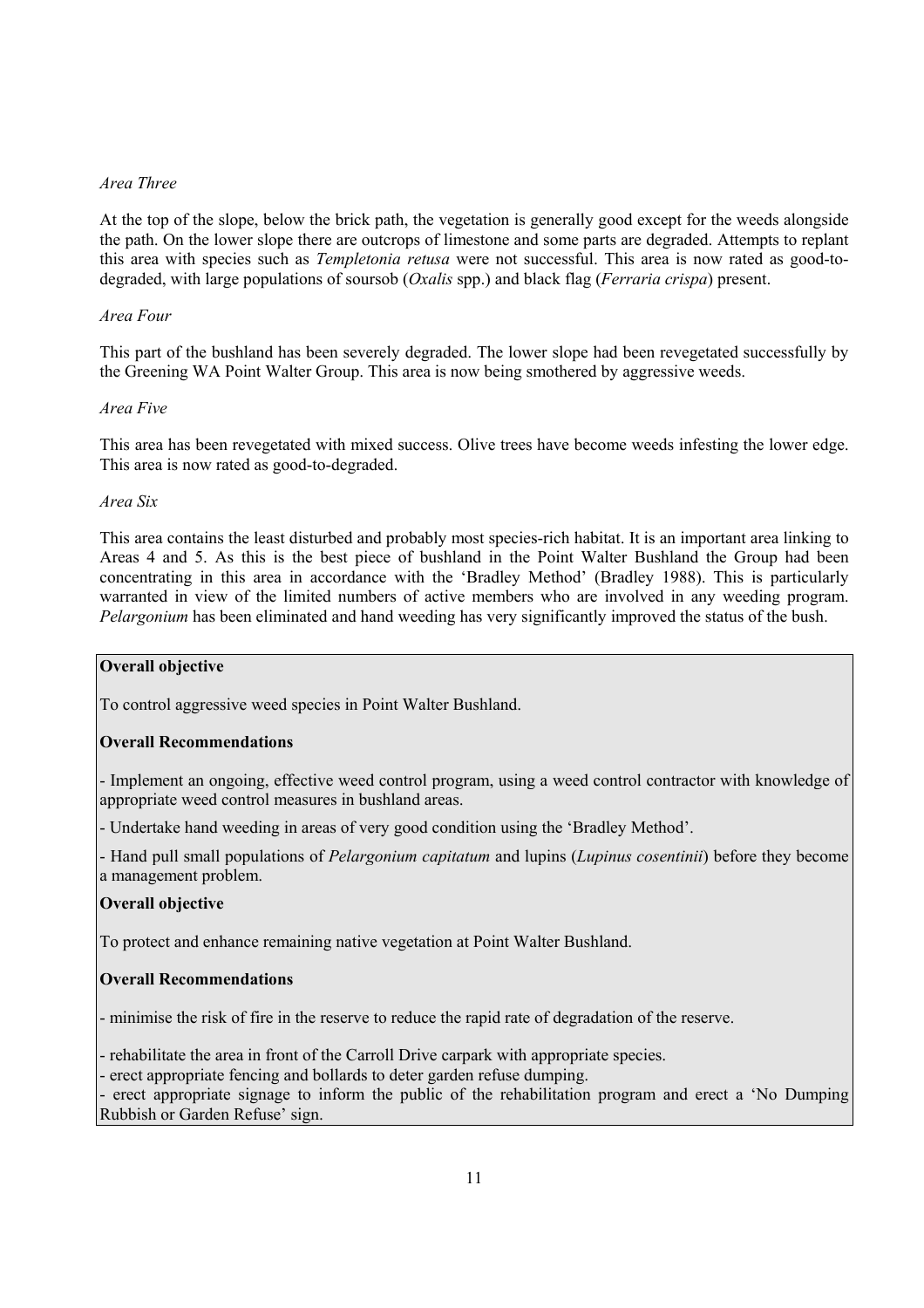# *REHABILITATION/PLANTING*

Some areas of bushland within Point Walter Bushland are considered to be degraded and in need of rehabilitation (Appendix IV, Figure 2). Once restored, these areas should have minimal further weed invasion and erosion and provide for fauna habitat.

One of the key areas for rehabilitation is in front of the Carroll Drive carpark. This was a previous recommendation that hasn't been implemented, but should be considered a high priority. At the moment, this area is covered with various aggressive weed species, is subject to rubbish and garden refuse dumping and has a generally run-down appearance. Weed invasion in this area has also led to the degradation of bushland in adjacent areas.

It appears previous replanting efforts have not been undertaken with ongoing weed control. This had resulted in seedlings now being smothered and having to compete for light and nutrients.

# **Objective**

To ensure appropriate, successful rehabilitation/planting is undertaken within Blackwall Reach Reserve.

### **Recommendations**

**-** Undertake an urgent program to rehabilitate the area immediately in front of the carpark. An improved appearance, it is hoped, would deter rubbish dumpers. To avoid further soil disturbance, the laying of a weed mat is suggested. This should be done in early autumn; replanting can be done into the mat.

- undertake rehabilitation and planting only where natural regeneration is not taking place and the bushland is in degraded condition.

- implement ongoing weed control as part of any rehabilitation or planting effort.

- use only local provenance seed for planting or direct seeding in the bushland. If the origin of the seed material is in doubt, it should not be used.

# *ACCESS*

The dual use pathway is the main track which runs through Point Walter Bushland, with two smaller established pathways leading from the dual use pathway to the car park on Carroll Avenue and to Honour Avenue. The two smaller pathways are in a degraded condition and require upgrading.

There are many bush tracks throughout the reserve, especially on the downward slope towards Honour Avenue. These tracks are potential erosion problem areas. It is suggested one consolidated track is constructed from the main track down to Honour Avenue.

# **Objective**

Minimise the use of non-established access points (tracks) throughout the bushland Stop further spread of erosion along tracks

### **Recommendations**

- fence both sides of the dual use pathway to limit human impact in the surrounding bushland. - close and fence off the uncontrolled access track on the downward slope to the toilets on Honour Avenue or construct adequate steps, to promote natural rehabilitation of the area and halt the onset of erosion.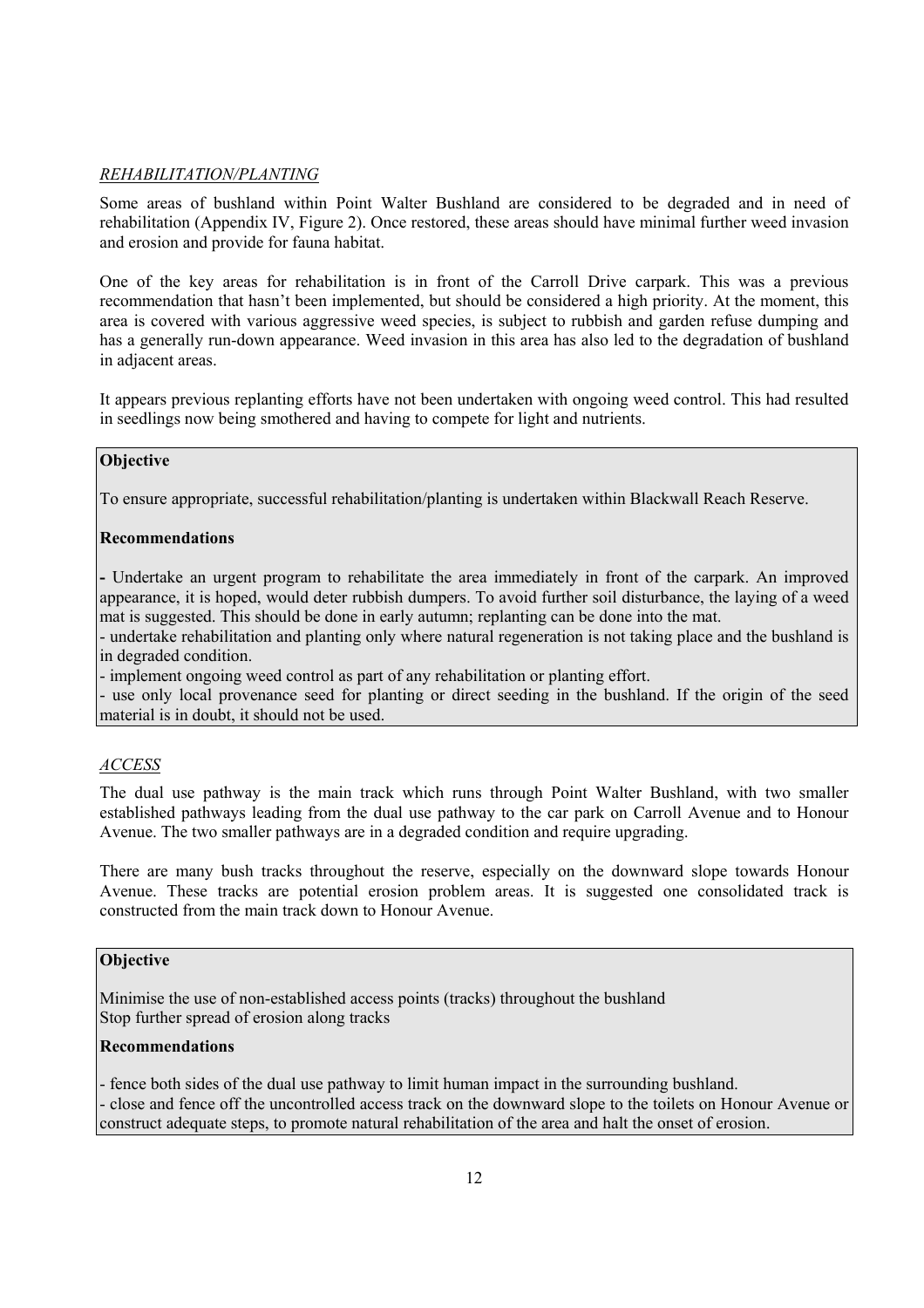# *EROSION/DRAINAGE*

Point Walter Bushland is prone to future erosion because of the sloping topography of the area. Some areas have become denuded of vegetation due to uncontrolled access. Many tracks are used as short cuts between the toilets on Honour Avenue and the car park on Carroll Avenue. No drain outlets appear to arrive directly into the Reserve.

# **Objective**

To halt the onset of erosion on bush tracks.

# **Recommendation**

- rehabilitate and replant area to stabilise the soil and reduce erosion, especially between the main tracks and the toilets on Honour Avenue.

# *INFRASTRUCTURE*

The seat located on section 2 along path was located in memory of Barbara Kernot (Brian Moyle Pers comm.) needs repairing and upgrading.

Another sign is located adjacent to the Carroll Avenue carpark and advises against dumping of rubbish and lighting of fires that appears to be ineffective. A bollard is missing allowing vehicles to dump rubbish directly into the Reserve.

Fencing is located along the southern and western boundaries of the bushland. This fencing delineates the bushland from the recreational areas of Point Walter Bushland and appears to be well maintained. Bollards are located along Carroll Avenue.

# **Objective**

Repair and maintain existing infrastructure.

# **Recommendations**

**-**Repair historical seat form section 2. -Repair existing signage as required. -Ensure the area has signage, which ties in to theme for area.

#### **GENERAL**

# *FAUNA*

Various bird species use both reserves. A study is currently being undertaken by Birds Australia, the results of which will contribute to this management plan, for future management.

It is important to provide suitable habitat for fauna. The frequent fires would also have an adverse affect on fauna such as small reptiles and frogs. The large trees remaining in the reserves will currently provide habitat for a large number of insects, birds and reptiles. Protection of these remnant trees, including the Tuart will help to maintain protection for local fauna in the area. Long term revegetation of more tree species and also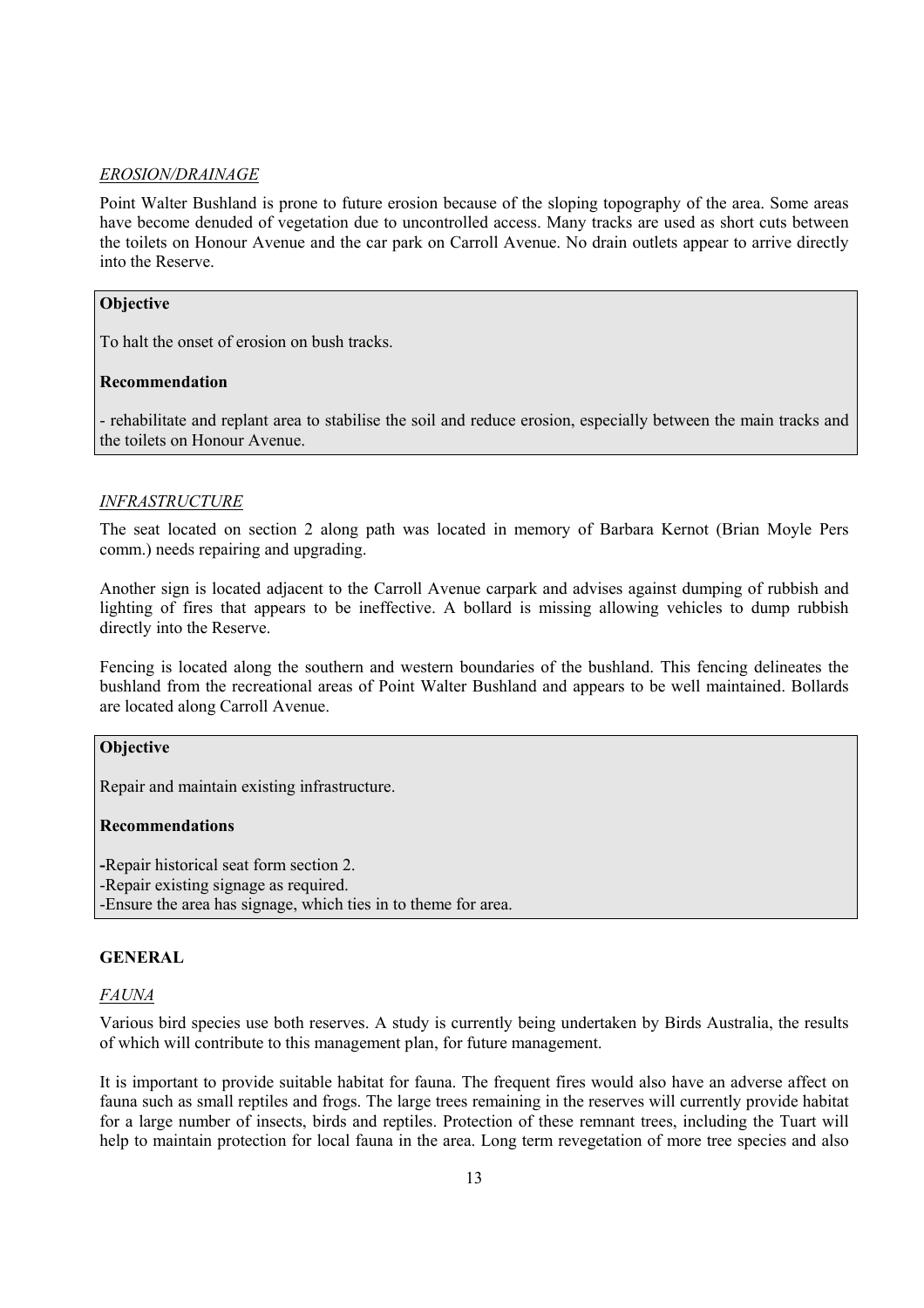shrub habitat will also ensure fauna are present in the area.

# **Objective**

To ensure suitable habitat for fauna present in both reserves. Recreate habitat when possible.

## **Recommendations**

-Undertake a fauna survey of Blackwall Reach and Point Walter reserve to update information for fauna management.

-Include the Birds Australia bird survey in the management of this reserve.

**-** Maintain and enhance both Reserves in such a way that it provides food, shelter and suitable habitat for native fauna.

**-** Protect and revegetate with more large trees and also shrub habitat for fauna to utilise.

**-** Avoid removing dead trees and wood unless absolutely necessary for safety reasons.

#### *PEST FAUNA*

With the proximity to houses and the urbanisation of this area of the river, both Blackwall Reach and Point Walter are inundated with various pest fauna species. Species of concern for management of the area are rabbits, foxes, dogs and cats.

Rabbits in the area eat seedlings planted and also undermine tree roots and rocks where they develop burrows. Rabbit control is limited to undertaking surveys of burrows and or protection of revegetation through tree guards. Poisoning, where possible, is an option, however consideration for community use and safety is always of paramount importance. This issue could be investigated if a rabbit survey reveals the problem to be extensive and that without removal , successful management of the area is detrimentally affected.

Fox dens are present in the area, and the City of Melville recently undertook the removal of 3 foxes by tracking and cage trapping and offsite disposal. The area is inundated with warrens and unless vigilance is maintained, foxes will return to the area from locations nearby. A cross council survey and control program should help to make sure foxes are limited in the area.

Dogs are not allowed within Blackwall Reach and Point Walter reserve, the entire area is listed as a conservation and recreation reserve. Dogs in bushland cause problems with introducing weeds and nutrients into the area through their faeces and this can also be unsightly for visitors in the area. Dogs off leads do occasionally roam into the area- these should be discouraged through ranger vigilance, and also more community education on the importance of protection of native flora and fauna without possible negative impacts of dogs.

It is clear that cats, which can wander from nearby residences, as well as being feral, would exist in this area, because of the proximity to houses and urbanisation. Cats hunt local fauna such as lizards, frogs and birds. The City of Melville currently has no control over cats in the area, however education with nearby residences to try and deter owners from allowing their cats to wander may help reduce their impact on the bushland. Provision of decent habitat for native species to hide may help to also reduce cat killing in the area. Elimination of fox dens from the area will likely lead to an increase in feral cats in the area. The removal of these animals thus needs to be a planned approach with follow-up surveys to determine current numbers and possible impacts on the area.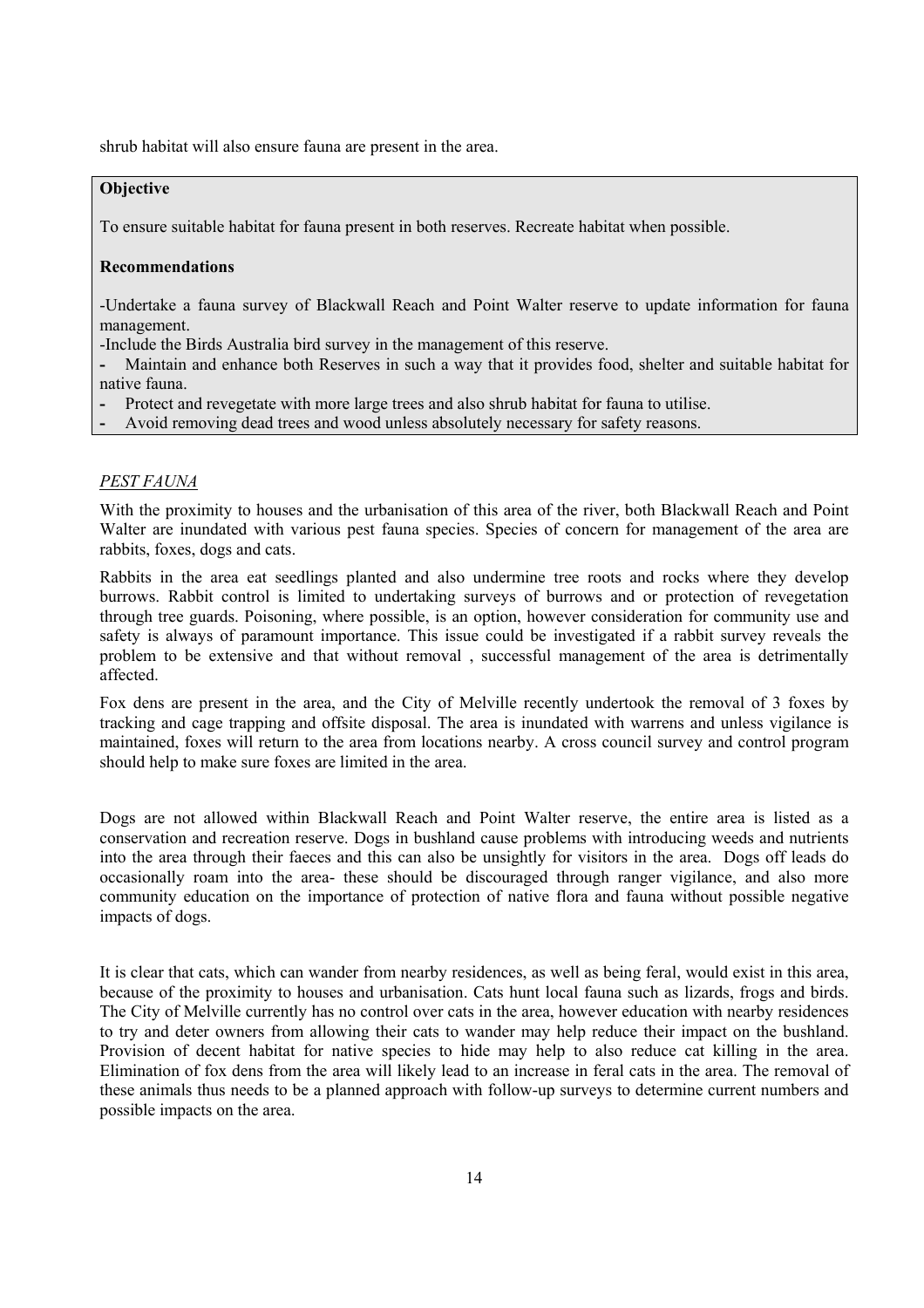# **Strategy**

To regularly survey impact of feral animals on Blackwall Reach and Point Walter and try to minimise negative impacts of the animals on bushland management.

### **Recommendations**

-Regularly undertake a feral fauna survey of Blackwall Reach and Point Walter reserve to update information for fauna management.

-control foxes through survey and removal on a regular basis.

-Control dogs and cats in the reserve by enforcement and eduction of the community

- minimise the impact of rabbits in Blackwall Reach and Point Walter by using tree guards when revegetating.

# *FIRE*

Fire suppression is the current policy in all urban bushland areas, including Kings Park and Bold Park, but has not been able to prevent fire. Frequent fires have changed to composition and structure of the bushland in both reserves. The dense layer of exotic species promoted by fire restricts the successful recruitment of the larger shrub and tree species. Fires also kill small seedlings, preventing recruitment of new plants.

To avoid a change in the structure of the bushland, native shrub and tree species should be included in future replanting programs.

# **Strategy**

To continue a fire exclusion policy within both reserves such that conservation values are retained and enhanced.

# **Recommendations**

- prevent wildfires through regular surveillance of the area to control the deliberate setting of fires, especially at high-risk times, such as summer.

- reduce intensity of the wildfire through prior adequate weed control measures.

- place adequate signage within both reserves, to educate the public of the affects of frequent fire on bushland.

# *PUBLIC AWARENESS/SIGNAGE*

It is important for public awareness to be improved to lead to a greater appreciation of the value of the Reserves. This awareness would hopefully decrease the amount of rubbish dumping and fires in the future, as the public understands the effect of this behaviour on the bushland.

Tours within the Reserves are run weekly by the Aboriginal Natural Heritage Unit of the Department of Conservation and Captain Cook Tours (soon to be run by a local aboriginal group). It is an important opportunity for both local people and tourists to learn more about the aboriginal culture of the area. It is desirable that future management involves liaising with the group leading the tours as they have a thorough, long-term knowledge of the area.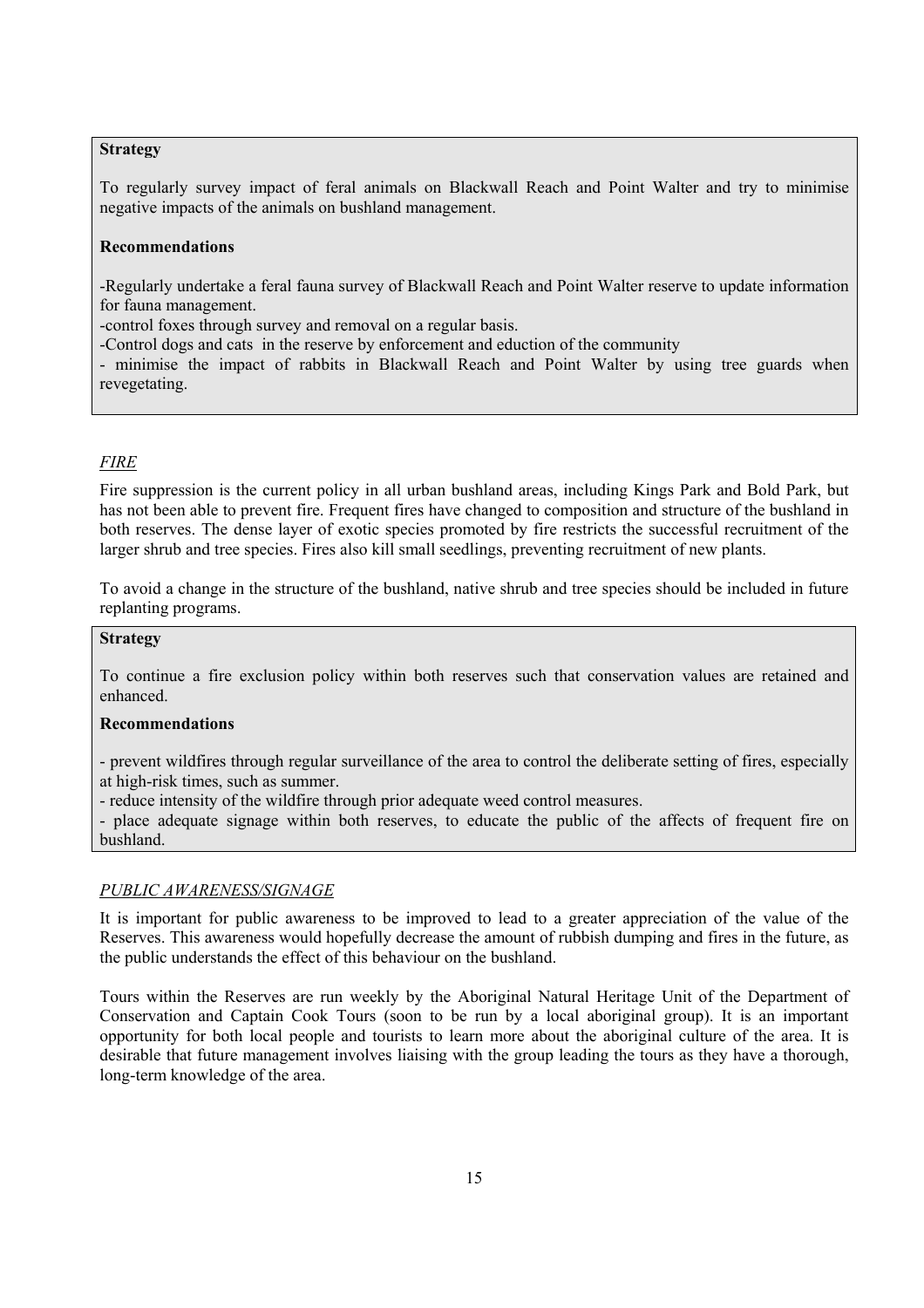# **Strategy**

To improve public awareness of both Reserves.

# **Recommendations**

- improve signage to educate the public on the values of the Reserves.

- Continue to support the newly formed Friends group.

- gather information on Aboriginal land usages and heritage sites and liaise with the group running the weekly tours of the Reserves in future management decisions.

- develop public education of Aboriginal history in the area.

# *MONITORING*

Monitoring is required to assess the success of the management plan and implement changes if necessary. There are two types of monitoring that can be undertaken:

- Regular, ongoing monitoring of the activities implemented under the management plan for adherence and effectiveness
- An overall review of the entire management plan at the completion of implementation for effectiveness of the implemented measures.

Regular ongoing monitoring is to be undertaken after such tasks as upgrading of fencing, to monitor whether it is successful in controlling access, and also for the maintenance of fences.

Regular monitoring is required to determine the success of weed control and determine the success of rehabilitation.

# **Objective**

To monitor the implementation of the management plan to record progress and assess success.

# **Recommendations**

- determine the effectiveness of weed control and rehabilitation activities, through weed mapping once a year, preferably using the resources of a 'Friends' group, to encourage awareness of weed problems and effectiveness of different control methods.

- determine the effectiveness of erosion control efforts and target any further erosion problems as they are discovered.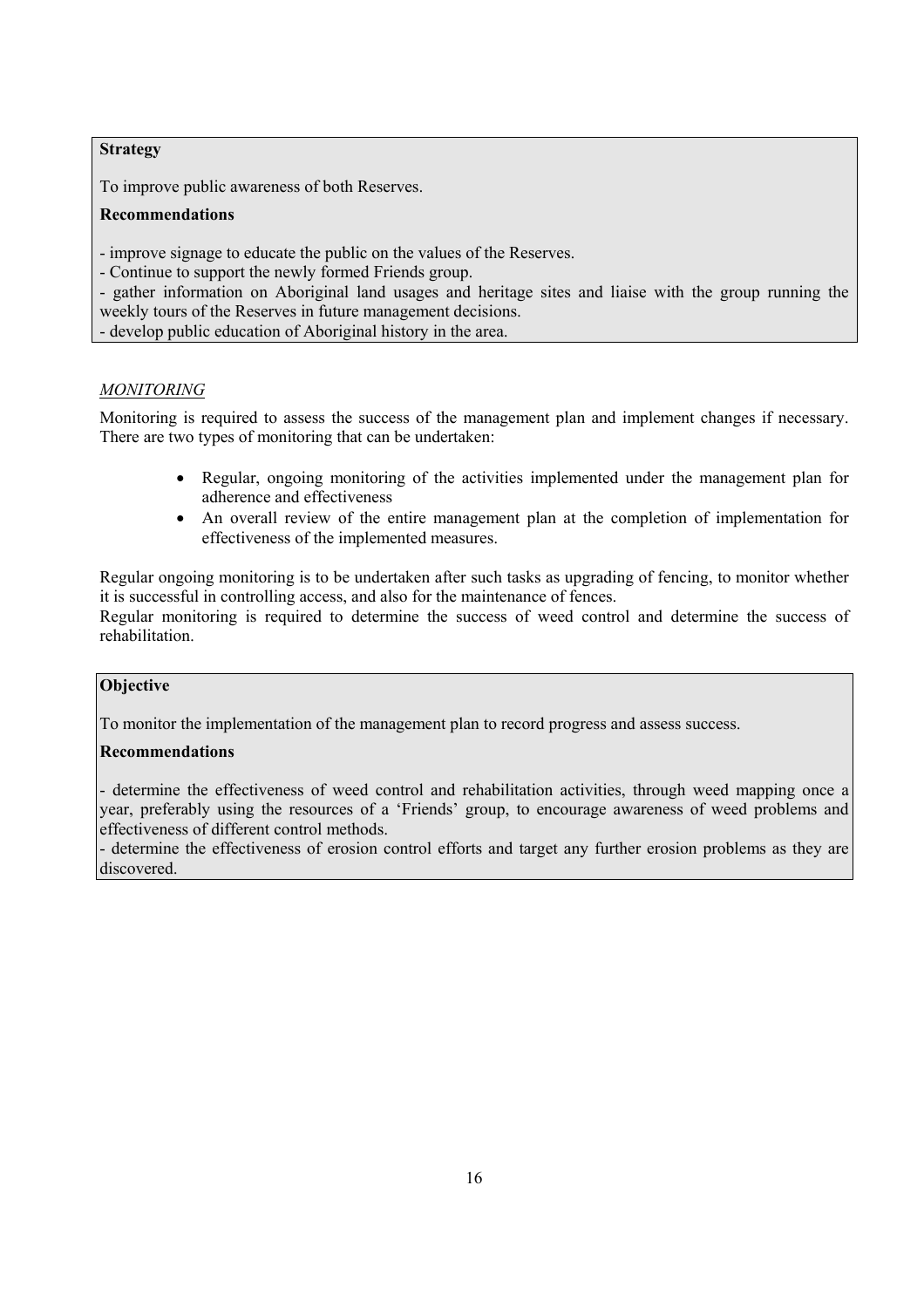# **MANAGEMENT STRATEGIES FOR IMPLEMENTATION Blackwall Reach and Point Walter Bushland**

| <b>STRATEGY</b>                                                               | <b>TIME</b> | <b>RESPONSIBLE</b>    | <b>CAPITAL OR</b>  | <b>COST</b> |
|-------------------------------------------------------------------------------|-------------|-----------------------|--------------------|-------------|
|                                                                               |             | <b>PARTY</b>          | <b>MAINTENANCE</b> |             |
|                                                                               |             | <b>COM</b>            | <b>BUDGET</b>      |             |
| Continue to support the newly formed<br>Friends group.                        | Ongoing     |                       | In house           | In house    |
| Avoid removing dead trees and wood                                            | Ongoing     | <b>COM</b>            | Maintenance        | To<br>be    |
| unless absolutely necessary<br>for                                            |             |                       |                    | determined  |
| safety reasons                                                                |             |                       |                    |             |
| Control dogs and cats in the reserve                                          | Ongoing     | <b>COM</b>            | Maintenance        | \$2000.00   |
| by enforcement and eduction of the                                            |             |                       |                    | signage etc |
| community                                                                     |             |                       |                    |             |
| Minimise the impact of rabbits in                                             | Ongoing     | <b>COM</b>            | Maintenance        | \$1200.00   |
| Blackwall Reach and Point Walter by                                           |             |                       |                    | tree guards |
| using tree guards when revegetating                                           |             |                       |                    |             |
| Prevent wildfires through regular                                             | Ongoing     | <b>COM</b><br>and     | Maintenance        | No cost     |
| surveillance of the area to control the                                       |             | Friends<br>to         | and                |             |
| deliberate setting of fires, especially<br>at high risk times, such as summer |             | keep an eye           | general visitation |             |
| Improve signage to educate the                                                | Ongoing     | <b>COM</b>            | Maintenance        | As above    |
| public on the values of the Reserves                                          |             |                       |                    |             |
| Gather information on Aboriginal land                                         | Ongoing     | <b>COM</b>            | Maintenance        | IN<br>house |
| usages and heritage sites and liaise                                          |             |                       |                    | costs       |
| with the group running the weekly                                             |             |                       |                    |             |
| tours of the Reserves in future                                               |             |                       |                    |             |
| management decisions                                                          |             |                       |                    |             |
| Develop<br>education<br>public<br>of                                          | Ongoing     | <b>COM</b>            | Capital            | To<br>be    |
| Aboriginal history in the area                                                |             |                       |                    | determined  |
| Design a strategy for weed control                                            | This plan   | COM in house          | Maintenance        | In house    |
| and planting in Blackwall Reach                                               |             |                       |                    |             |
| Reserve for a 5-year period.<br>Carry out an adequate flora survey, in        | Year 1      | <b>COM</b>            |                    | \$1500.00   |
| order to update previous-established                                          |             | to<br>coordinate<br>a | Capital            |             |
| species lists, and to verify whether                                          |             | consultant            |                    |             |
| local extinction<br>of<br>species<br>has                                      |             |                       |                    |             |
| occurred since the last management                                            |             |                       |                    |             |
| plan in 1986.                                                                 |             |                       |                    |             |
| Immediate hand removal of bridal Year 1                                       |             | <b>COM</b><br>to      | Maintenance        | \$550.00    |
| creeper (Asparagus asparagoides),                                             |             | organise CVA          |                    |             |
| Pelargonium capitatum and African                                             |             | or<br>staff<br>to     |                    |             |
| cornflag (Chasmanthe floribunda)                                              |             | undertake             |                    |             |
| populations.                                                                  |             |                       |                    |             |
| Locate rubbish and recycling bins on                                          | Year 1      | <b>COM</b><br>to      | Maintenance        | \$800.00    |
| the recreational foreshore reserve.                                           |             | organise              |                    |             |
| Create and erect signage that                                                 | Year 1      | <b>COM</b>            | Capital            | \$5000.00   |
| provides education and promotes<br>interaction with the surrounding           |             |                       |                    |             |
| environment, eg, explaining why we                                            |             |                       |                    |             |
| need to rehabilitate the bush                                                 |             |                       |                    |             |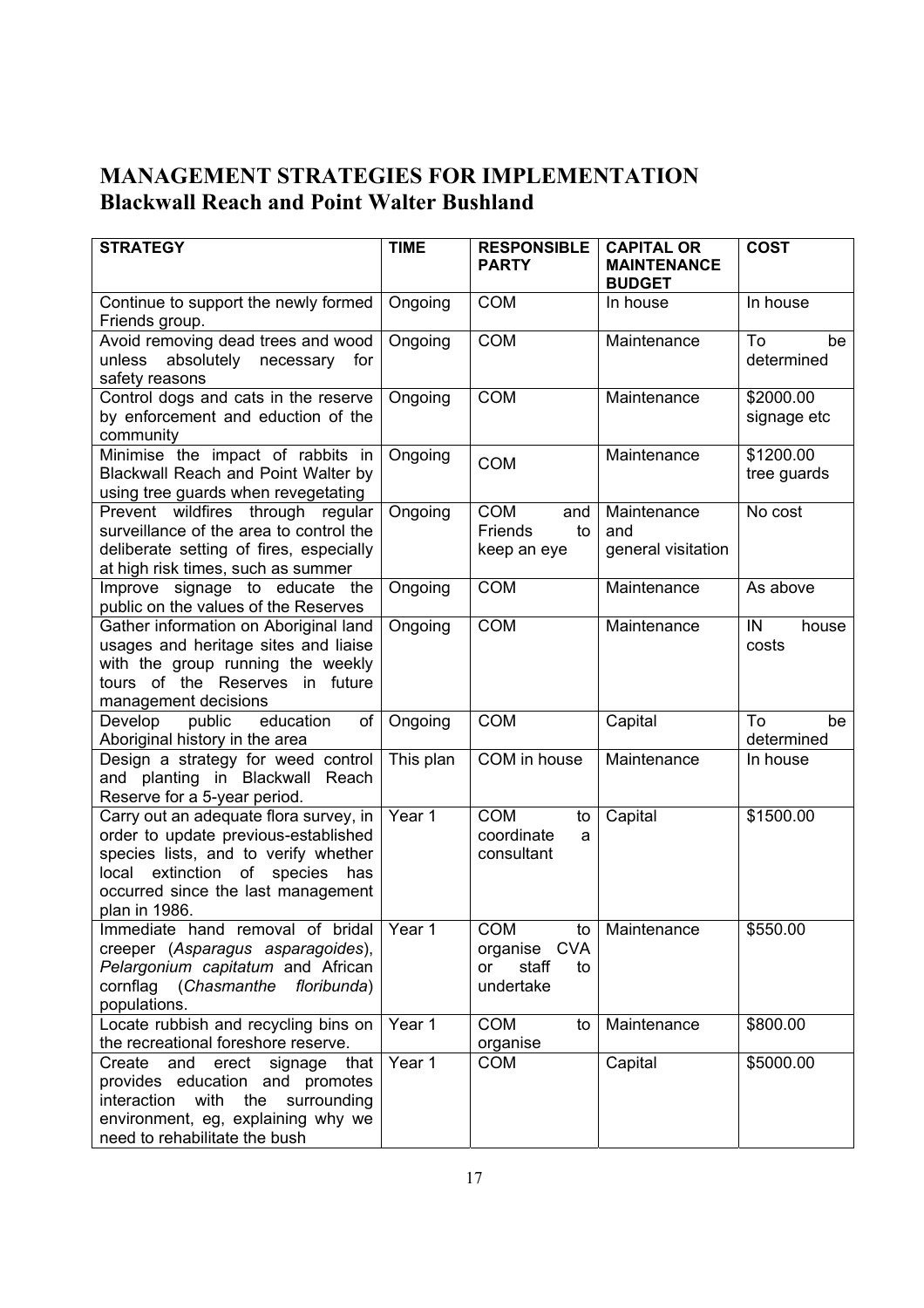| Repair historical seat form section 2.<br>Repair existing signage as required.                                                                                                                                                                                                                                                         | Year 1-2             | <b>COM</b>                                                     | Capital               | \$250.00                         |
|----------------------------------------------------------------------------------------------------------------------------------------------------------------------------------------------------------------------------------------------------------------------------------------------------------------------------------------|----------------------|----------------------------------------------------------------|-----------------------|----------------------------------|
| Level off ground and<br>possibly<br>concrete the area<br>under current<br>signage with shelters                                                                                                                                                                                                                                        | Year 1               | <b>COM</b>                                                     | Capital               | \$4000.00                        |
| Include the Birds Australia<br>bird<br>survey in the management of this<br>reserve                                                                                                                                                                                                                                                     | Year 1               | <b>COM</b><br>to<br>organise<br>with<br><b>Birds Australia</b> | Capital or grant<br>S | Free at this<br>stage            |
| Regularly maintain track surfaces to<br>erosion,<br>with<br>prevent<br>crushed<br>limestone for instance.                                                                                                                                                                                                                              | Year 1, 3<br>and 5   | <b>COM</b><br>to<br>coordinate                                 | Maintenance           | \$5000.00                        |
| Control foxes through survey and<br>removal on a regular basis                                                                                                                                                                                                                                                                         | Year $1, 3$<br>and 5 | <b>COM</b><br>and<br>consultant                                | Capital               | \$2000.00                        |
| Regularly undertake a feral fauna<br>survey of Blackwall Reach and Point<br>Walter reserve to update information<br>for fauna management                                                                                                                                                                                               | Year 1.3<br>and 5    | <b>COM</b><br>and<br>consultant                                | Capital?              | \$1000.00                        |
| Establish seed traps at the end of the<br>two major drains in the Reserve, as<br>these drains appear to be the major<br>source of African cornflag invasion.                                                                                                                                                                           | Year 1-2             | <b>COM</b>                                                     | Capital               | \$1000.00                        |
| Take measures to control access to<br>cliff area to minimise the risk of<br>spreading bridal creeper.                                                                                                                                                                                                                                  | Year $1-2$           | COM-<br>erosion<br>control<br>and<br>fencing?                  | Maintenance           | \$2000.00                        |
| Establish signage to explain why<br>areas are fenced off for rehabilitation;<br>this is essential for public education<br>and to help create ownership of the<br>bushland.                                                                                                                                                             | Year $1-2$           | <b>COM</b><br>to<br>coordinate                                 | Maintenance           | \$6000.00                        |
| Rehabilitate the area in front of the<br>Carroll Drive carpark with appropriate<br>species                                                                                                                                                                                                                                             | Year 1-2             | <b>COM</b><br>and<br>Friends                                   | Maintenance           | \$800.00<br>plants guards<br>etc |
| Erect appropriate signage to inform<br>the public of the rehabilitation<br>program and erect a 'No Dumping<br>Rubbish or Garden Refuse' sign                                                                                                                                                                                           | Year 1-2             | <b>COM</b>                                                     | Maintenance           |                                  |
| Undertake an urgent program to<br>rehabilitate the area immediately in<br>front of the carpark. An improved<br>appearance, it is hoped, would deter<br>rubbish dumpers. To avoid further<br>soil disturbance, the laying of a weed<br>mat is suggested. This should be<br>done in early autumn; replanting can<br>be done into the mat | Year $1-2$           | <b>COM</b><br>and<br>Friends                                   | Maintenance           | \$800.00<br>jute<br>mat etc      |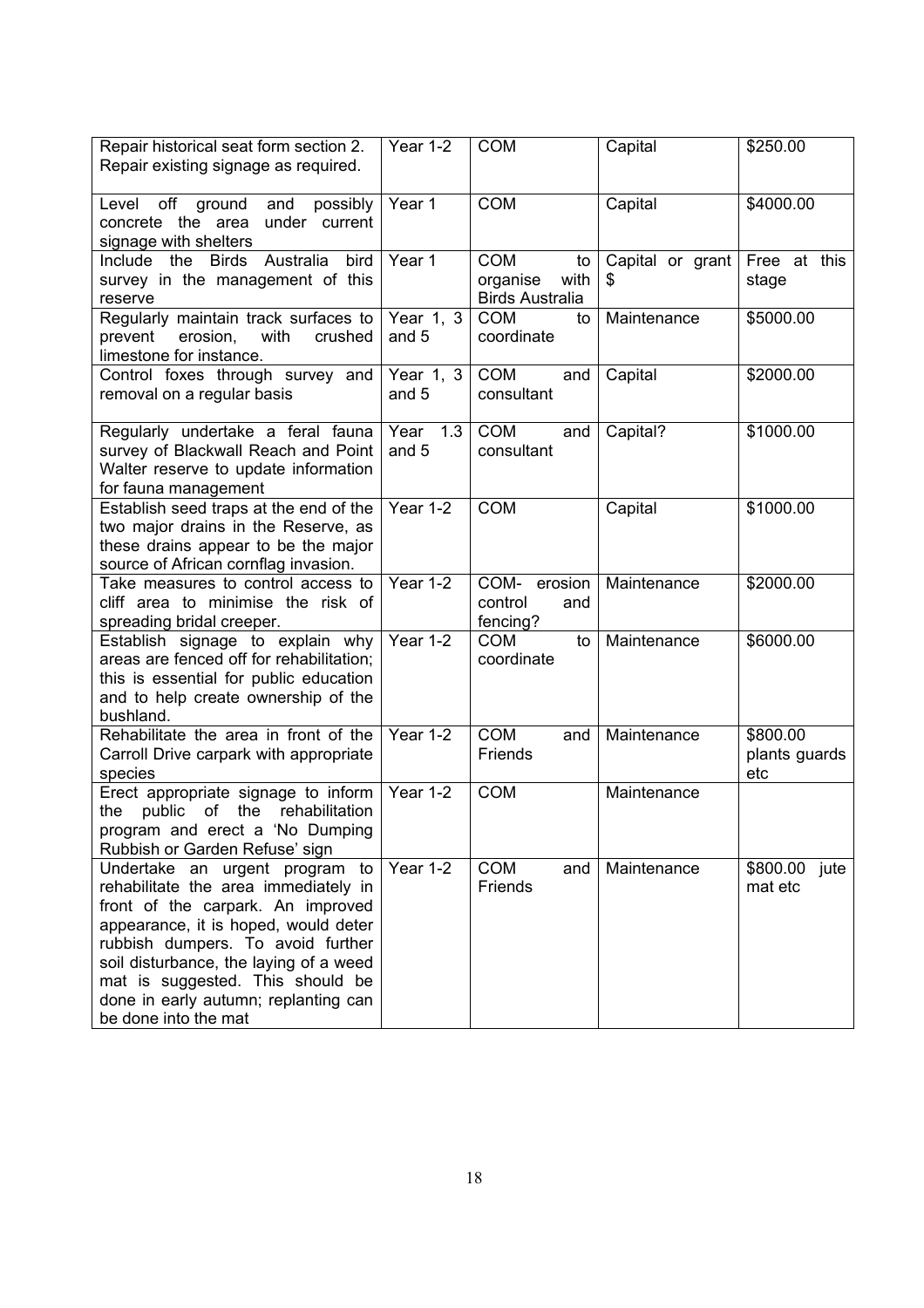| Close, fence off and rehabilitate<br>uncontrolled<br>bush<br>tracks.<br><b>The</b><br>northern bushland at the end of the<br>foreshore, the recreational foreshore<br>area at the northern end off the cliffs<br>and the bushland fringing the cliffs on<br>the west side of the dual-use track<br>are high priority areas. | Year 1-2          | <b>COM</b><br>to<br>coordinate with<br>from<br>help<br>Community<br>group  | Maintenance            | \$6000.00<br>yearly                            |
|-----------------------------------------------------------------------------------------------------------------------------------------------------------------------------------------------------------------------------------------------------------------------------------------------------------------------------|-------------------|----------------------------------------------------------------------------|------------------------|------------------------------------------------|
| Close off and rehabilitate some<br>established pathways to stop further<br>degradation of the bushland.                                                                                                                                                                                                                     | Year <sub>2</sub> | <b>COM</b><br>to<br>coordinate                                             | Maintenance            | \$5000.00                                      |
| Maintain steps leading to foreshore<br>reserves where erosion is occurring                                                                                                                                                                                                                                                  | Year <sub>2</sub> | COM to review                                                              | Maintenance            | \$2000.00                                      |
| Undertake a fauna<br>survey of<br>Blackwall Reach and Point Walter<br>reserve to update information for<br>fauna management                                                                                                                                                                                                 | Year <sub>2</sub> | <b>COM</b><br>to<br>organise<br>consultant                                 | Capital                | \$2000.00                                      |
| Erect a fence on either side of the<br>dual use path, and ensure adequate<br>fence maintenance                                                                                                                                                                                                                              | Year 2-3          | <b>COM</b><br>to<br>coordinate                                             | Capital                | \$12000.00                                     |
| Install diversion drains along the<br>highly used established tracks that<br>are experiencing erosion, ensuring<br>minimum impact on surrounding<br>bushland                                                                                                                                                                | Year 2-3          | <b>COM</b><br>to<br>coordinate,<br>CVA team?                               | Maintenance            | \$5500.00                                      |
| Install another boardwalk in the area<br>recommended in Appendix V                                                                                                                                                                                                                                                          | Year 2-3          | COM to review                                                              | Capital/grant<br>money | \$15000.00                                     |
| Place adequate signage within both<br>reserves, to educate the public of the<br>affects of frequent fire on bushland                                                                                                                                                                                                        | Year 2-3          | <b>COM</b>                                                                 | Maintenance            | \$3500.00                                      |
| Fence off and rehabilitate established<br>bush tracks                                                                                                                                                                                                                                                                       | Year 2-4          | <b>COM</b><br>to<br>coordinate                                             | Maintenance            | \$10000.00                                     |
| Install a retention basin adjacent to<br>the drain next to the practice fairway,<br>with appropriate planting of nutrient<br>stripping plants                                                                                                                                                                               | Year <sub>3</sub> | <b>COM</b><br>to<br>coordinate                                             | Capital                | \$8000.00                                      |
| Close and fence off the uncontrolled   Year 3-4<br>access track on the downward slope<br>to the toilets on Honour Avenue or<br>construct adequate steps, to promote<br>natural rehabilitation of the area and<br>halt the onset of erosion                                                                                  |                   | <b>COM</b>                                                                 | Maintenance            | \$8000.00                                      |
| Appropriate weed control, such as<br>spot spraying and hand pulling, in<br>areas of good-to-very good condition<br>as a priority, and to eradicate small<br>populations of highly invasive weeds,<br>including lupins (Lupinus cosentinii).                                                                                 | Yearly            | <b>COM</b><br>to<br>coordinate<br><b>or</b><br>contractor<br>to<br>oversee | Maintenance            | \$4500.00<br>(2)<br>CVA<br>weeks<br>intensive) |
| Implement an<br>ongoing,<br>effective<br>weed control program, using a weed<br>control contractor with knowledge of<br>appropriate weed control measures in<br>bushland areas                                                                                                                                               | Yearly            | <b>COM</b><br>to<br>coordinate<br>or<br>contractor<br>to<br>oversee        | Maintenance            | \$3500.00                                      |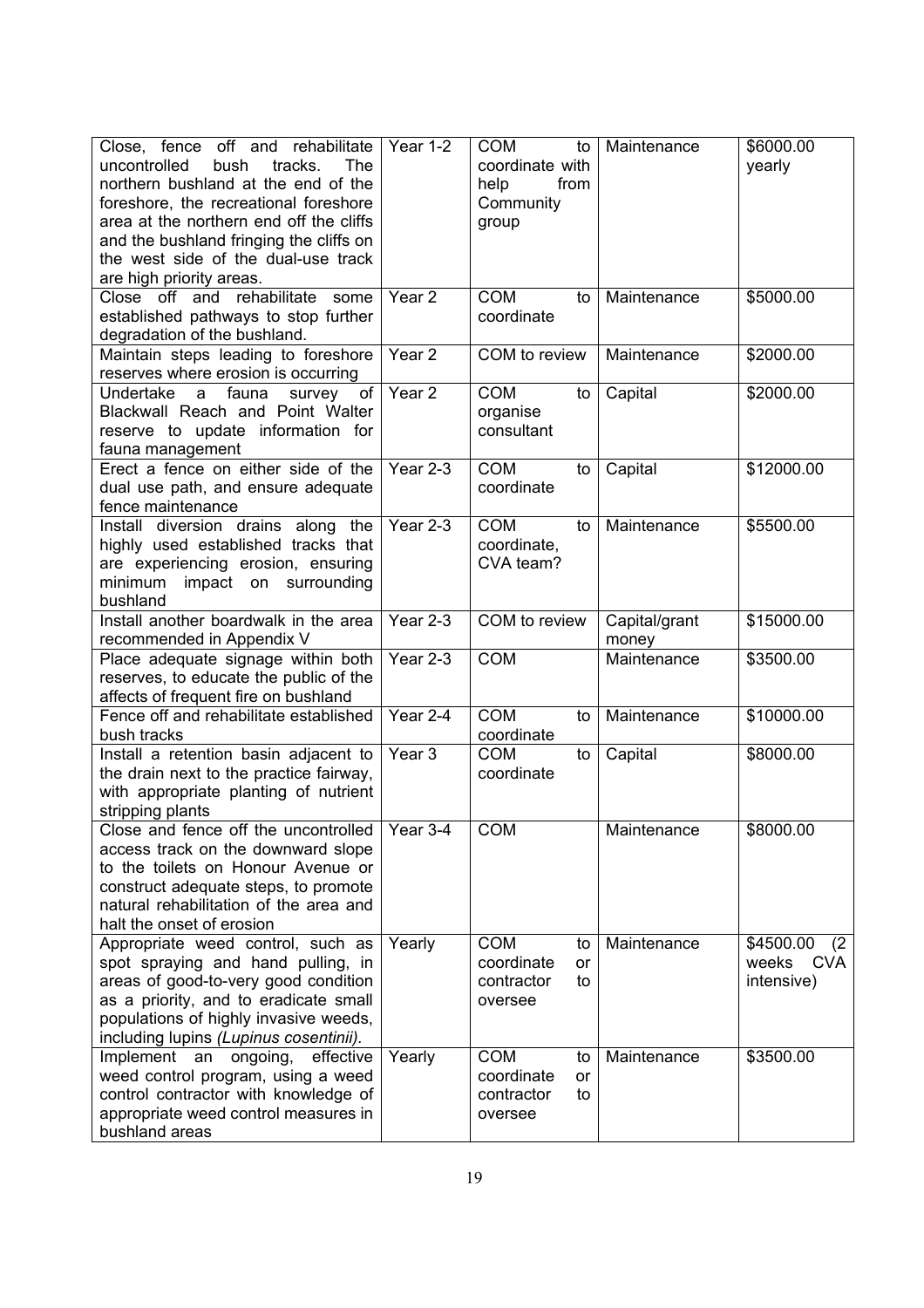| Rehabilitation or planting to be only<br>undertaken<br>where<br>natural<br>regeneration is not taking place and<br>bushland<br>degraded<br>the<br>is<br>in<br>condition.                                                                                                               | Yearly | <b>COM</b>                                                         | Maintenance                             | In.<br>house-<br>bushland<br>İS.<br>not naturally<br>regenerating |
|----------------------------------------------------------------------------------------------------------------------------------------------------------------------------------------------------------------------------------------------------------------------------------------|--------|--------------------------------------------------------------------|-----------------------------------------|-------------------------------------------------------------------|
| Local provenance seed to be used for<br>plantings or direct seeding in the<br>bushland. If the origin of the material<br>is in doubt, it should not be used.                                                                                                                           | Yearly | <b>COM</b><br>to<br>organise seed<br>collection                    | Maintenance                             | To<br>be<br>determined<br>yearly                                  |
| Collect provenance seed stock from<br>this reserve as part of ongoing<br>restoration for the area.                                                                                                                                                                                     | Yearly | <b>COM</b><br>to<br>coordinate                                     | Maintenance                             | To<br>be<br>determined<br>yearly                                  |
| Undertake hand weeding in areas of<br>very good condition using the<br>'Bradley Method'                                                                                                                                                                                                | Yearly | COM staff and<br>Friends group                                     | Maintenance                             | \$500.00 tools<br>etc                                             |
| populations<br>small<br>Hand pull<br>of<br>Pelargonium capitatum and lupins<br>cosentinii) before<br>(Lupinus<br>they<br>become a management problem                                                                                                                                   | Yearly | COM staff and<br>or contractor                                     | Maintenance                             | \$500.00 tools<br>etc                                             |
| Rehabilitate and replant area to<br>stabilise the soil and reduce erosion,<br>especially between the main tracks<br>and the toilets on Honour Avenue                                                                                                                                   | Yearly | <b>COM</b><br>and<br><b>Friends</b>                                | Maintenance                             | \$1000.00                                                         |
| Protect and revegetate with more<br>large trees and also shrub habitat for<br>fauna to utilise.                                                                                                                                                                                        | Yearly | <b>COM</b><br>and<br>Friends                                       | Maintenance                             | Ongoing                                                           |
| Reduce intensity of the wildfire<br>through prior adequate weed control<br>measures                                                                                                                                                                                                    | Yearly | <b>COM</b>                                                         | Maintenance                             | above<br>As<br>(weeds)                                            |
| Determine the effectiveness of weed<br>control and rehabilitation activities,<br>through weed mapping once a year,<br>preferably using the resources of a<br>'Friends'<br>group,<br>to<br>encourage<br>awareness of weed problems and<br>effectiveness of different control<br>methods | Yearly | <b>COM</b><br>to<br>organise, train,<br>form<br>help<br>volunteers | Maintenance<br><b>or</b><br>grant money | \$2500.00<br>training                                             |
| effectiveness<br>the<br>Determine<br>of<br>erosion control efforts and target any<br>further erosion problems as they are<br>discovered                                                                                                                                                | Yearly | <b>COM</b>                                                         | Maintenance                             | In<br>house<br>costs                                              |